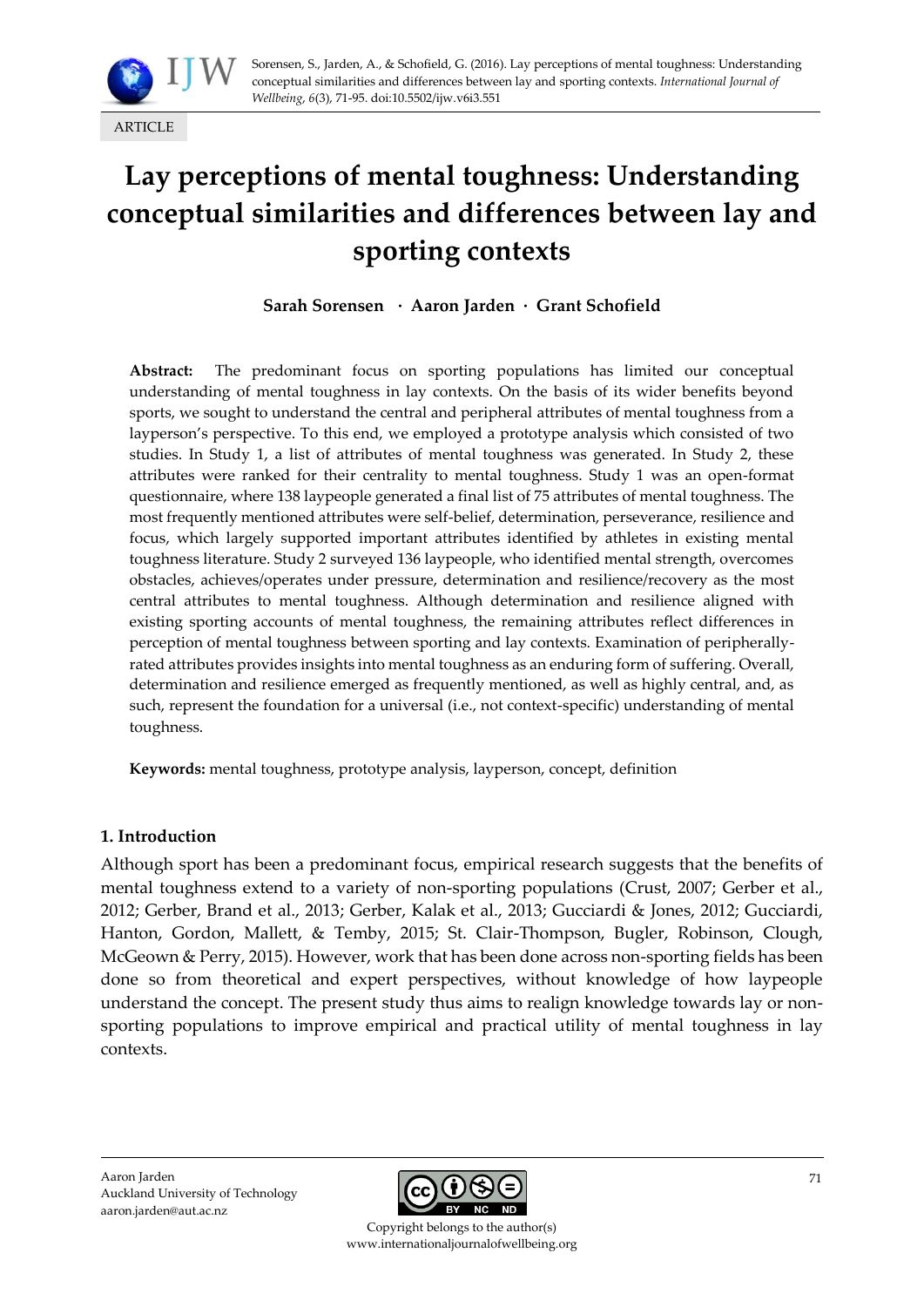

#### **Table 1a. Qualitatively-generated attributes of mental toughness in sporting populations**

| Source                                       | Method                                                                                                                                                                                                                                                                       | <b>Attributes</b>                                                                                                                                                                                                                                                                                                                                                                                                                                                                                                                                                                                                                                                                                                                                                                                                                                                 |
|----------------------------------------------|------------------------------------------------------------------------------------------------------------------------------------------------------------------------------------------------------------------------------------------------------------------------------|-------------------------------------------------------------------------------------------------------------------------------------------------------------------------------------------------------------------------------------------------------------------------------------------------------------------------------------------------------------------------------------------------------------------------------------------------------------------------------------------------------------------------------------------------------------------------------------------------------------------------------------------------------------------------------------------------------------------------------------------------------------------------------------------------------------------------------------------------------------------|
| Jones, Hanton, &                             | Interviews with                                                                                                                                                                                                                                                              | [In order of importance] Having an unshakable self-belief in one's ability to achieve goals; recovering from set-                                                                                                                                                                                                                                                                                                                                                                                                                                                                                                                                                                                                                                                                                                                                                 |
| Connaughton<br>(2002)                        | international performers $(n)$<br>$=$ 10) from mixed<br>disciplines of sport.<br>Participants generated<br>attributes of mental<br>toughness and then rank-<br>ordered their importance.                                                                                     | backs and having increased determination to succeed; having an unshakable self-belief that one has qualities<br>and abilities greater than opponents; having an insatiable desire and internal motivation to succeed; being fully-<br>focused on the task in the face of competition-specific distractions; regaining psychological control following<br>unexpected events and uncontrollable events; overcoming physical and emotional pain while maintaining<br>technique and effort; accepting and coping with competition anxiety; thriving on the pressure of competition;<br>not being adversely affected by others' good and bad performances; remaining fully focused in the face of<br>personal life distractions; and the ability to switch a sport focus on and off.                                                                                   |
| Bull, Shambrook,<br>James & Brooks<br>(2005) | Interviews with<br>international cricket<br>players ( $n = 12$ ).                                                                                                                                                                                                            | [Ordering not specified by authors] Parental influence, childhood background, exposure to foreign cricket,<br>opportunities to survive early setbacks, needing to "earn" success (environmental influences); independence,<br>self-reflection, competitiveness with self as well as others, resilient confidence (tough character); exploiting<br>learning opportunities, belief in quality preparation, self-set challenging targets, "never say die" mindset, "go<br>the extra mile" mindset, determination to make most of ability, belief in making the difference, thrive on<br>competition, willing to take risks (tough attitude); robust self-confidence (overcoming self-doubts, feeding-off<br>physical condition, maintaining self-focus) and thinking clearly (good decision-making, keeping perspective,<br>honest self-appraisal) (tough thinking). |
| Thelwell,<br>Weston, &<br>Greenlees (2005)   | Interviews with<br>professional soccer players<br>$(n = 6)$ to generate<br>attributes of mental<br>toughness. Attributes were<br>then rank-ordered for their<br>importance to mental<br>toughness by an additional<br>sample of professional<br>soccer players ( $n = 43$ ). | [In order of importance] Having total self-belief at all times that you will achieve success; having the ability to<br>react to situations positively; having the ability to hang on and be calm under pressure; having the ability to<br>ignore distractions and remain focused; wanting the ball/wanting to be involved at all times; knowing what it<br>takes to grind yourself out of trouble; controlling emotions throughout performance; having a presence that<br>affects opponents; having everything outside of the game in control; and enjoying the pressure associated with<br>performance.                                                                                                                                                                                                                                                          |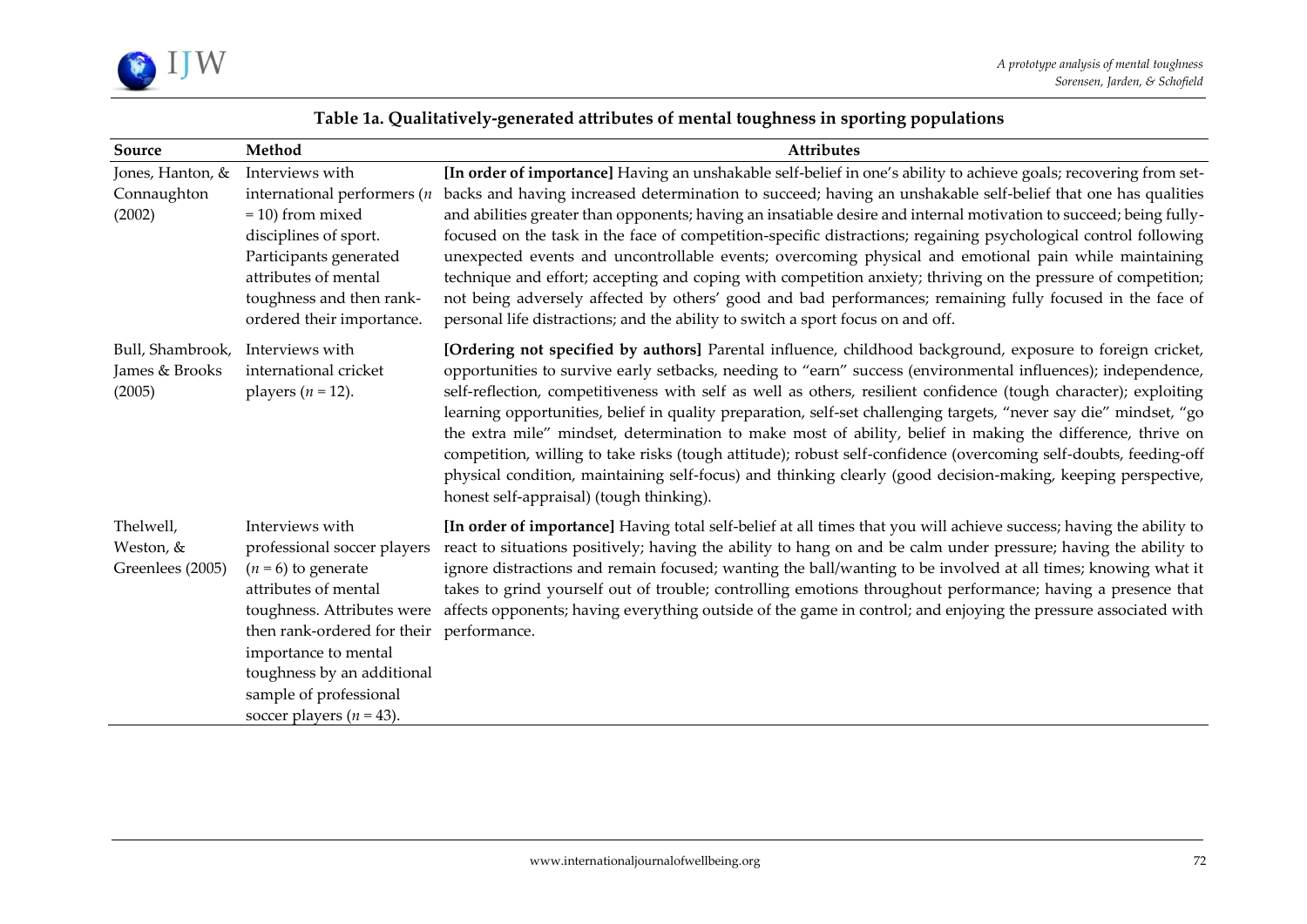



| Jones, Hanton, &<br>Connaughton<br>(2007)     | Interviews with athletes $(n)$<br>$= 8$ ), coaches ( $n = 3$ ) and<br>sports psychologists ( $n =$<br>4). Participants generated<br>attributes of mental<br>toughness and then rank-<br>ordered their importance.      | [In order of importance within each theme] Attitude/mindset: belief and focus; Training: using long-term goals<br>as the source of motivation, controlling the environment, pushing yourself to the limit; Competition: belief,<br>staying focused, regulating performance, handling pressure, awareness and control of thoughts and feelings,<br>controlling the environment; Post-competition: handling failure, handling success.                                                                                                                                                                    |
|-----------------------------------------------|------------------------------------------------------------------------------------------------------------------------------------------------------------------------------------------------------------------------|---------------------------------------------------------------------------------------------------------------------------------------------------------------------------------------------------------------------------------------------------------------------------------------------------------------------------------------------------------------------------------------------------------------------------------------------------------------------------------------------------------------------------------------------------------------------------------------------------------|
| Gucciardi,<br>Gordon &<br>Dimmock (2008)      | Interviews with Australian<br>football coaches ( $n = 11$ ).<br>Participants generated<br>attributes of mental<br>toughness and then rank-<br>ordered their importance.                                                | [In order of importance] Self-belief, work ethic (determination, perseverance, goals, meticulous preparation,<br>time management, inspirational), personal values (honesty, pride in performance, accountability), self-<br>motivated (competitive desire, team success, vision), tough attitude (discipline, commitment, positivity,<br>professionalism, sacrifices), concentration and focus, resilience, handling pressure (overriding negative<br>thoughts), emotional intelligence (self-awareness), sport intelligence (team role responsibility, understanding<br>the game), physical toughness. |
| Coulter, Mallett,<br>& Gucciardi<br>(2010)    | Semi-structured interviews<br>with soccer players $(n = 6)$ ,<br>coaches ( $n = 4$ ) and parents<br>$(n=5)$ . Attribute<br>importance identified by<br>the number of participants<br>that cited a particular<br>theme. | [In order of importance] Winning mentality and desire, self-belief, physical toughness, work ethic, resilience,<br>personal values, concentration and focus, performance awareness, sport intelligence, tough attitude, coping<br>under pressure, competitive effort, risk-taking, emotional intelligence and control.                                                                                                                                                                                                                                                                                  |
| Culp (2011)                                   | Weinberg, Butt & Interviews with head<br>coaches ( $n = 10$ ) from a<br>variety of sports.                                                                                                                             | [Ordering not specified by authors] Psychological skills (focus, confidence, knowledge and mental planning),<br>motivation to succeed (motivation to work hard, persistence) and resilience (rebound from setbacks, handling<br>and performing under pressure).                                                                                                                                                                                                                                                                                                                                         |
| Driska,<br>Kamphoff &<br>Armentrout<br>(2012) | Semi-structured interviews<br>with elite swimming<br>coaches ( $n = 13$ ) to confirm<br>or modify the framework<br>by Jones et al. (2007).                                                                             | [Ordering not specified by authors] Attitude/mindset: belief, focus and coachability*; Training: using long-term<br>goals as the source of motivation, controlling the environment, pushing yourself to the limit and retaining<br>psychological control on poor training days*; Competition: belief, staying focused, regulating performance,<br>handling pressure, awareness and control of thoughts and feelings**, controlling the environment**; Post-<br>competition: handling failure, handling success.                                                                                         |

#### **Table 1b. Qualitatively-generated attributes of mental toughness in sporting populations**

\*Proposed new sub-component ,\*\*Did not receive support as a sub-component of mental toughness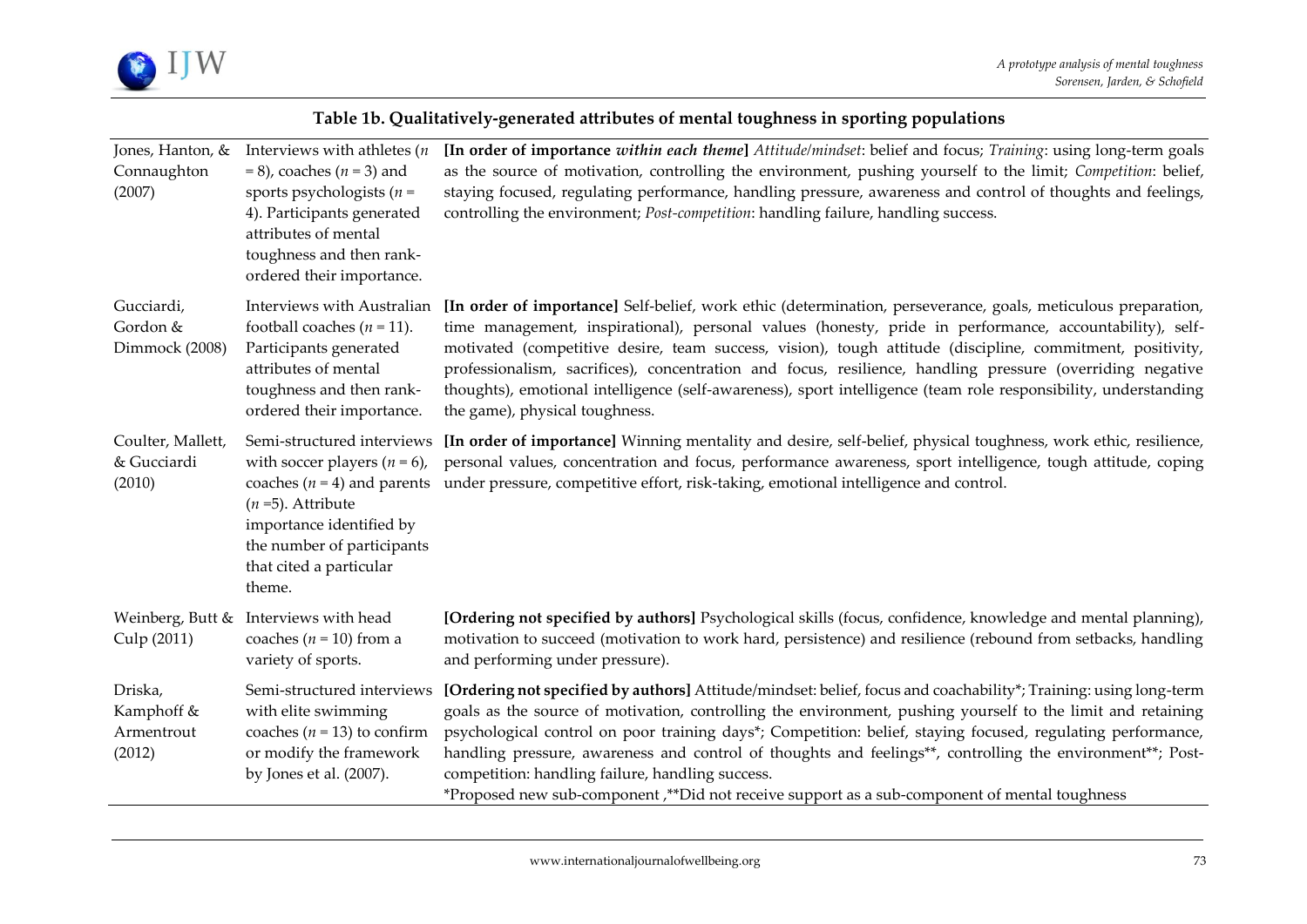

### **Table 1c. Qualitatively-generated attributes of mental toughness in sporting populations**

|        |                                     | Slack, Maynard, Semi-structured interviews [Ordering not specified by authors] Coping with pressure, resilience, robust self-belief, tough attitude, |  |
|--------|-------------------------------------|------------------------------------------------------------------------------------------------------------------------------------------------------|--|
|        | Butt & Olusoga with Premier English | achievement striving, strong work-ethic and sport intelligence.                                                                                      |  |
| (2013) | League Referees ( $n = 15$ ).       |                                                                                                                                                      |  |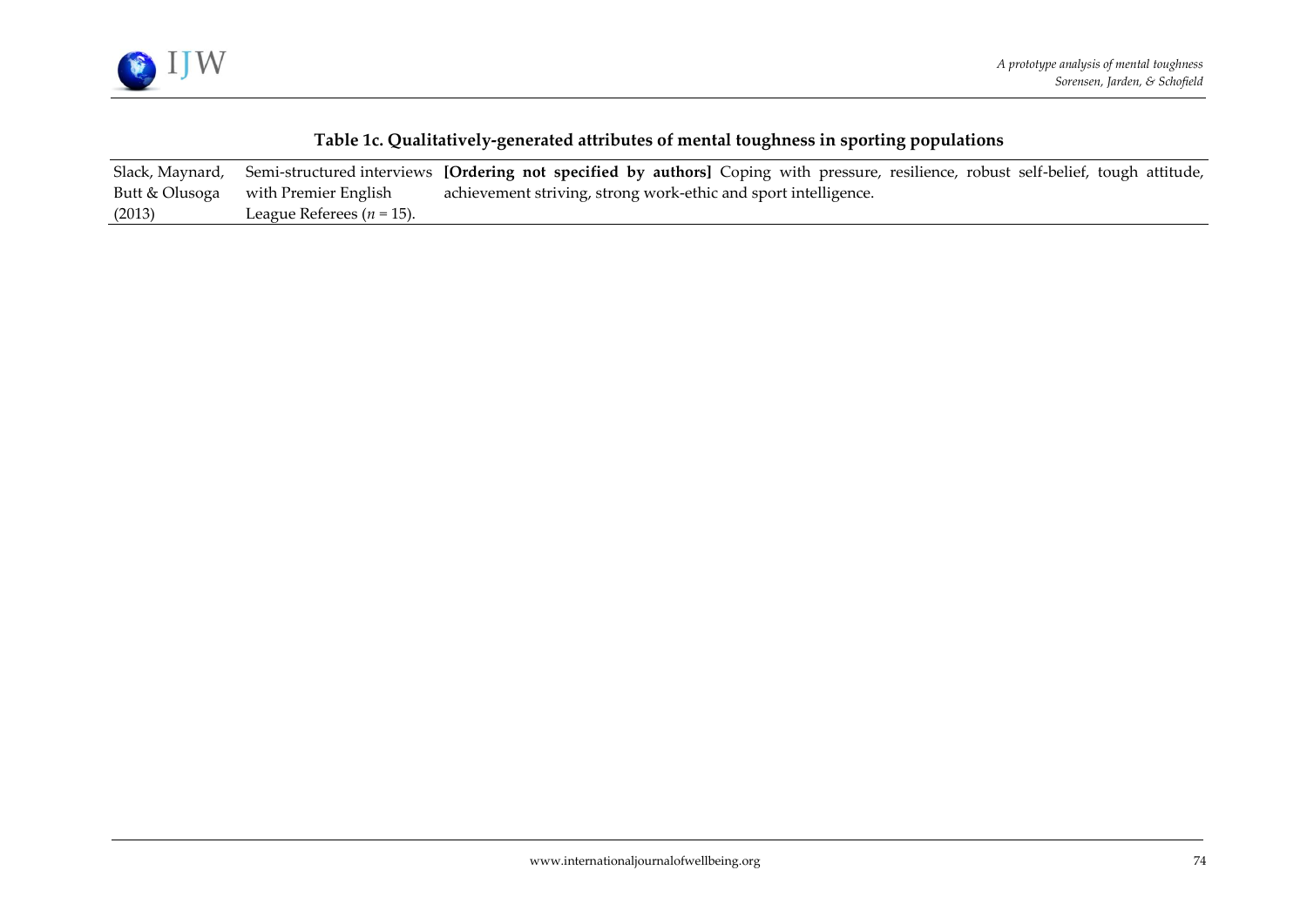

Because mental toughness has often been cited by researchers, coaches and athletes as an influential psychological factor in sporting success (Connaughton, Hanton, Jones, & Wadey, 2008; Denison, 2007; Gould, Hodge, Peterson & Petlichkoff, 1987; Holland, Woodcock, Cumming, & Duda, 2010), sports psychologists and researchers have collected sizeable literatures pertaining to the conceptualisation, measurement and development of mental toughness. From these efforts, a plethora of attributes has been generated by sportspeople to characterise mental toughness (see Table 1 above).

However, none of these conceptualisations include perspectives of laypeople, which is particularly important considering that "different people explain mental toughness differently depending on their personal experience and interactions within their own social world" (Fawcett, 2011, p. 9). Because experiences of athletes and academics are likely to differ from those of laypeople, it is important that a comparison between these perspectives be made.

In particular, a between-context comparison is useful for a number of reasons. First, researchers need to ensure that "mental toughness" means the same thing when examining mental toughness in non-sporting contexts. Specifically, Fehr and Russell (1991) suggest lay perspectives are important for "freeing researchers from hidden assumptions and confusion" (1991, p. 436). As mental toughness is typically measured through self-report scales that are developed from theoretical or sporting-based conceptualisations, it is important for researchers to understand how these tools correspond to participants' ideas of the concept. Second, as the meaning of mental toughness is likely to be contextually bound (Bull et al., 2005; Fawcett, 2011; Madrigal, Hamill, & Gill, 2013), lay theories may highlight previously overlooked components of mental toughness (Harasymchuk & Fehr, 2013). Finally, understanding lay perceptions of mental toughness may contribute to promoting further recognition and understanding of the benefits that can be attained by mental toughness beyond sporting and achievement-related contexts.

To this end, we chose to employ a prototype analysis (Rosch, 1975) based on its usefulness for elucidating lay perceptions of "fuzzy" psychological phenomena elsewhere (e.g., love and commitment, Fehr, 1988; respect in close relationships, Frei & Shaver, 2002; wellbeing, Hone, Schofield, & Jarden, 2016; forgiveness, Kearns & Fincham, 2004; and infidelity, Weiser, Lalasz, Weigel, & Evans, 2014). A prototype perspective suggests that phenomena are comprised of numerous attributes that are organised in a hierarchical, rather than linear, fashion according to their centrality (or importance) to the phenomenon (Rosch, 1975). Based on their "proximity," the presence or absence of these attributes renders given cases as more or less typical of the phenomenon. For example, an animal is more likely to be classified as a bird if it contains prototypical features of a bird (e.g., clearly visible feathers, flying), such as a sparrow, than a case that does not contain these central features, such as a penguin (Kearns & Fincham, 2004).

The prototype analysis is employed here in two parts. At the outset, a first group of participants are asked to freely generate typical attributes of mental toughness (Study 1). These attributes are then collected into a list so that a second group of participants can rank them for their centrality or importance to mental toughness (Study 2). Subsequent findings are discussed for their relevance to current and future directions in mental toughness research.

#### **2. Study 1: Generation of mental toughness attributes**

The purpose of Study 1 was to encourage participants to generate attributes of mental toughness using a free-response format. This approach to collecting mental toughness attributes aligned with previous prototype analyses and was beneficial for attaining a cross-section of opinions from a large sample size.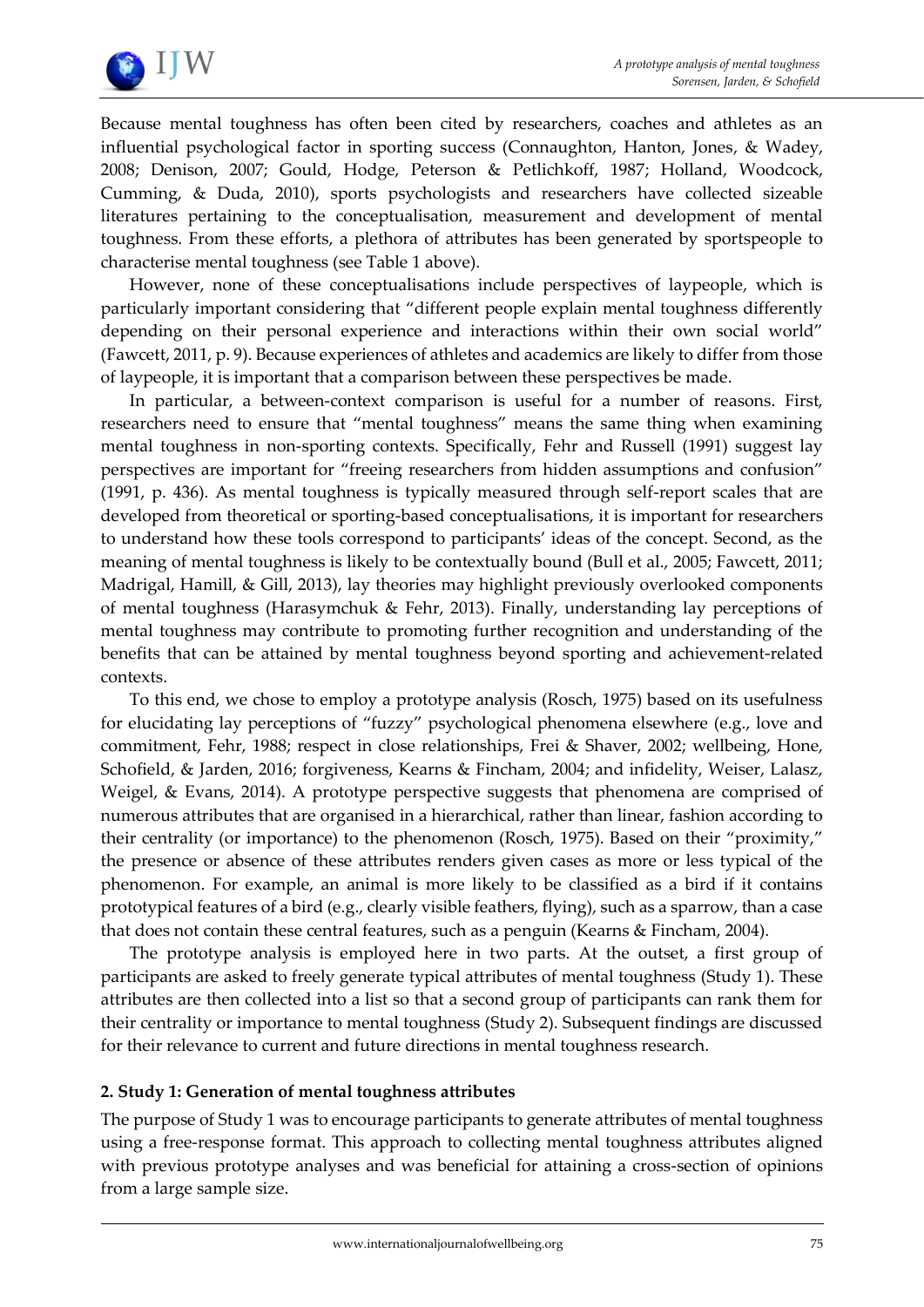

#### *2.1 Method*

#### *2.1.1 Participants*

One hundred and thirty eight laypeople participated in the current research. Due to an accidental omission of demographic questions from the original questionnaire, demographic information was collected retrospectively from participants at the same time that study findings were communicated. Fifty-one (37%) participants responded to the demographic questionnaire. These respondents consisted of females (57%) and males (43%), who ranged in age between 18 and 64+ years, with the biggest age groups being 50-64 years old (35%) and 35-49 years old (33%). Most participants were European/New Zealand European (92%), with remaining ethnicities being Māori (2%), Indian (2%) and other (4%). Participants worked across a range of industries in entry and managerial-level positions.

#### *2.1.2 Procedure*

Lay participants from various community, occupational and vocational groups, as well as friends and family, were invited to participate in the first stage of research in July 2015. Where possible, the invitation included presentation of the research aims and data collection in person. Due to time or location restrictions, some participants requested that study materials to be sent via email and returned at their convenience.

Once participants had read the information sheet and signed the consent form, the questionnaire invited participants to freely produce all features associated with mental toughness, according to the following instructions (adapted from Fehr & Russell, 1984, Study 6):

*This is a study on the attributes that people think of when they think of the word mental toughness in everyday situations. For example, if you were asked to list the attributes of a person experiencing fear, you might write possible danger occurs, attention is focused on the threat, heart beats wildly, the person runs as fast as they can. In the current study, we are not interested in attributes of fear but in attributes of mental toughness in everyday situations. Imagine that you are explaining the word mental toughness to someone who has no experience of mental toughness. Include the obvious. However, try not to just freeassociate. We're interested in what is common to instances of mental toughness. Remember that these attributes can be positive or negative.* 

These instructions were followed by a statement to re-clarify the question and prompt participants:

*What, in your opinion, are the key attributes of mental toughness? Please list as many as you can below.*

Participants were provided with 15 blank lines to enter their responses, and were encouraged to take as much time as needed to generate as many attributes of mental toughness as possible. Once participants had completed and submitted the questionnaire, snowball sampling was encouraged by asking participants if they were affiliated with other community or occupational groups who may appreciate the opportunity to participate in this research. This process was repeated until a sufficient sample size was obtained.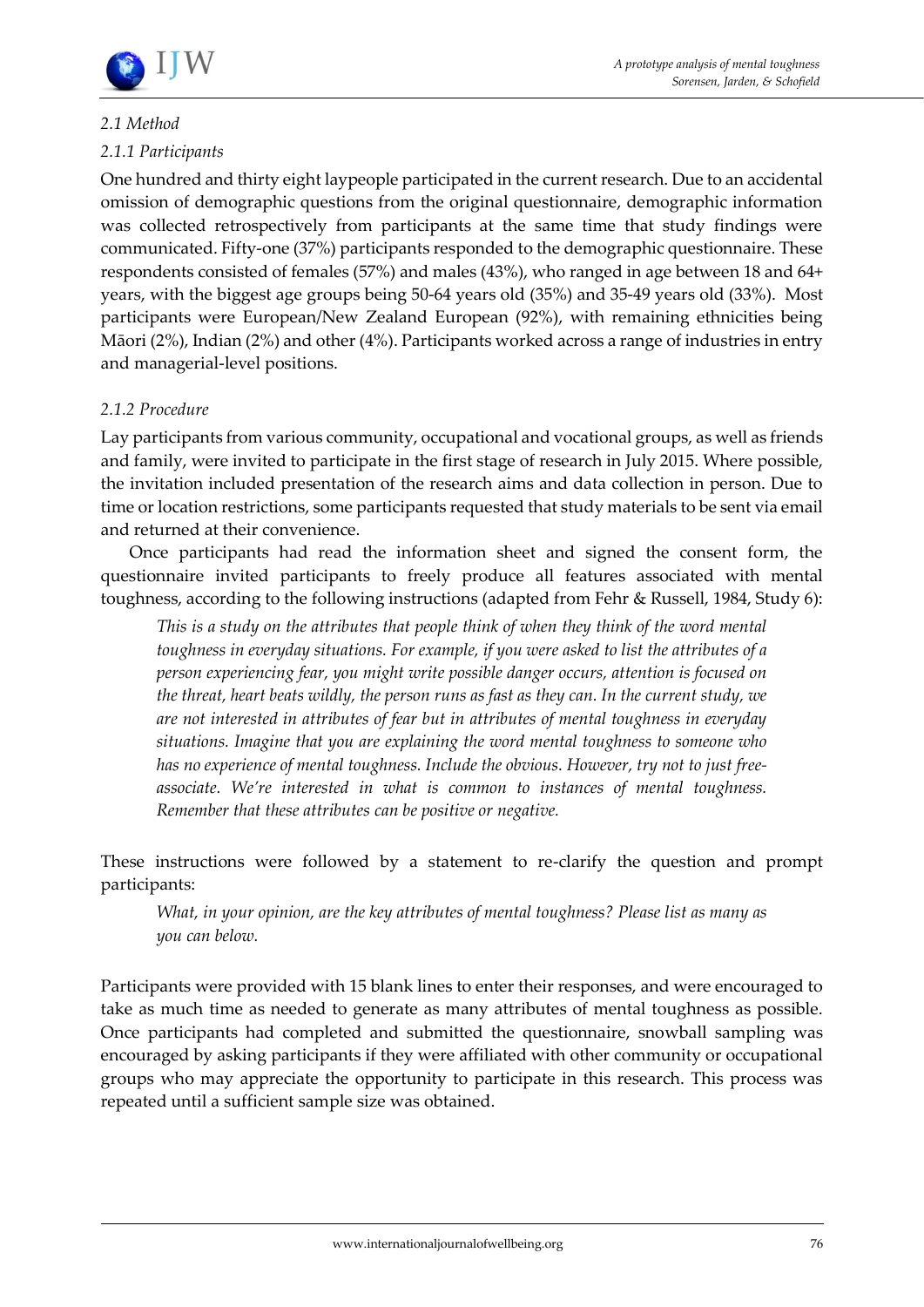

## **Table 2. Frequency and mean centrality ratings of mental toughness features**

#### **Table 2a. Attributes sorted by Part 1 frequencies\***

**Table 2b. Attributes sorted by Part 2 Mean Centrality Ratings (MCR)\***

| <b>Attributes</b>                      | *Part 1   |                                    | Part 2                   |           |                                    | Part 1    |                                    | *Part 2    |           |
|----------------------------------------|-----------|------------------------------------|--------------------------|-----------|------------------------------------|-----------|------------------------------------|------------|-----------|
|                                        | Frequency | $\mathbf{0}_{\mathbf{0}}^{\prime}$ | <b>MCR</b>               | <b>SD</b> | <b>Attributes</b>                  | Frequency | $\mathbf{0}_{\mathbf{0}}^{\prime}$ | <b>MCR</b> | <b>SD</b> |
| Self-belief/confidence/sense of        |           |                                    |                          |           | Mental strength                    | 8         | 4%                                 | 6.20       | 1.01      |
| competence                             | 54        | 31%                                | 5.42                     | 1.19      | Overcomes obstacles                | 14        | 9%                                 | 6.05       | 1.09      |
| Grit/perseverance                      | 53        | 30%                                | 5.59                     | 1.33      | Achieve/operate under pressure     | 22        | 13%                                | 6.04       | 1.11      |
| Determination                          | 50        | 30%                                | 5.95                     | 1.06      | Determination                      | 50        | 30%                                | 5.95       | 1.06      |
| Focus/concentrate                      | 48        | 29%                                | 5.57                     | 1.32      | Resilience/recovery                | 47        | 30%                                | 5.9        | 1.09      |
| Resilience/recovery                    | 47        | 30%                                | 5.90                     | 1.09      | Absorb/cope/deal with stress and   |           |                                    |            |           |
| Social                                 |           |                                    |                          |           | pressure                           | 30        | $18\%$                             | 5.78       | 1.27      |
| relationships/openness/receiving       |           |                                    |                          |           | Taking responsibility              | 5         | 4%                                 | 5.78       | 1.30      |
| help                                   | 44        | 22%                                | 4.64                     | 1.69      | Able to take criticism             | 4         | 3%                                 | 5.75       | 1.29      |
| Rational/analytical                    | 42        | 20%                                | 5.00                     | 1.60      | Commitment                         | 4         | 3%                                 | 5.67       | 1.13      |
| Calm and in control                    | 41        | 22%                                | 5.08                     | 1.38      | Not feel inferior/not being        |           |                                    |            |           |
| Purpose/goal focused                   | 33        | 20%                                | 5.50                     | 1.34      | undermined                         | 5         | 4%                                 | 5.66       | 1.26      |
| Good decision maker                    | 33        | 15%                                | 4.31                     | 1.26      | Independence                       | 13        | 8%                                 | 5.64       | 1.25      |
| Absorb/cope/deal with stress and       |           |                                    |                          |           | Desire/driven/motivated            | 24        | 14%                                | 5.61       | 1.29      |
| pressure                               | 30        | 18%                                | 5.78                     | 1.27      | Reflection and growth/learning     | 15        | 9%                                 | 5.60       | 1.38      |
| Optimism/positive expectations         | 30        | 20%                                | 5.08                     | 1.43      | Grit/perseverance                  | 53        | 30%                                | 5.59       | 1.33      |
| Emotional                              |           |                                    |                          |           | Put things in perspective          | 15        | 10%                                | 5.59       | 1.26      |
| stability/strength/intelligence        | 29        | 17%                                | 5.31                     | 1.42      | Focus/concentrate                  | 48        | 29%                                | 5.57       | 1.32      |
| Accept failure/negative situation as a |           |                                    |                          |           | Adaptable                          | 10        | 7%                                 | 5.57       | 1.42      |
| part of life                           | 28        | 12%                                | 5.13                     | 1.62      |                                    | 23        | 12%                                | 5.52       | 1.23      |
| Stubborn                               | 25        | 14%                                | 4.72                     | 1.64      | Stand up for oneself/assertiveness |           |                                    |            |           |
| Desire/driven/motivated                | 24        | 14%                                | 5.61                     | 1.29      | Purpose/goal focused               | 33        | 20%                                | 5.50       | 1.34      |
| Self-discipline <sup>1</sup>           | 24        | 14%                                | $\overline{\phantom{a}}$ |           | Trust/respect yourself             | 6         | $4\%$                              | 5.45       | 1.34      |
| Stand up for oneself/assertiveness     | 23        | 12%                                | 5.52                     | 1.23      | Strength - general                 | 15        | 8%                                 | 5.44       | 1.32      |
| Achieve/operate under pressure         | 22        | 13%                                | 6.04                     | 1.11      | Self-belief/confidence/sense of    |           |                                    |            |           |
|                                        |           |                                    |                          |           | competence                         | 54        | 31%                                | 5.42       | 1.19      |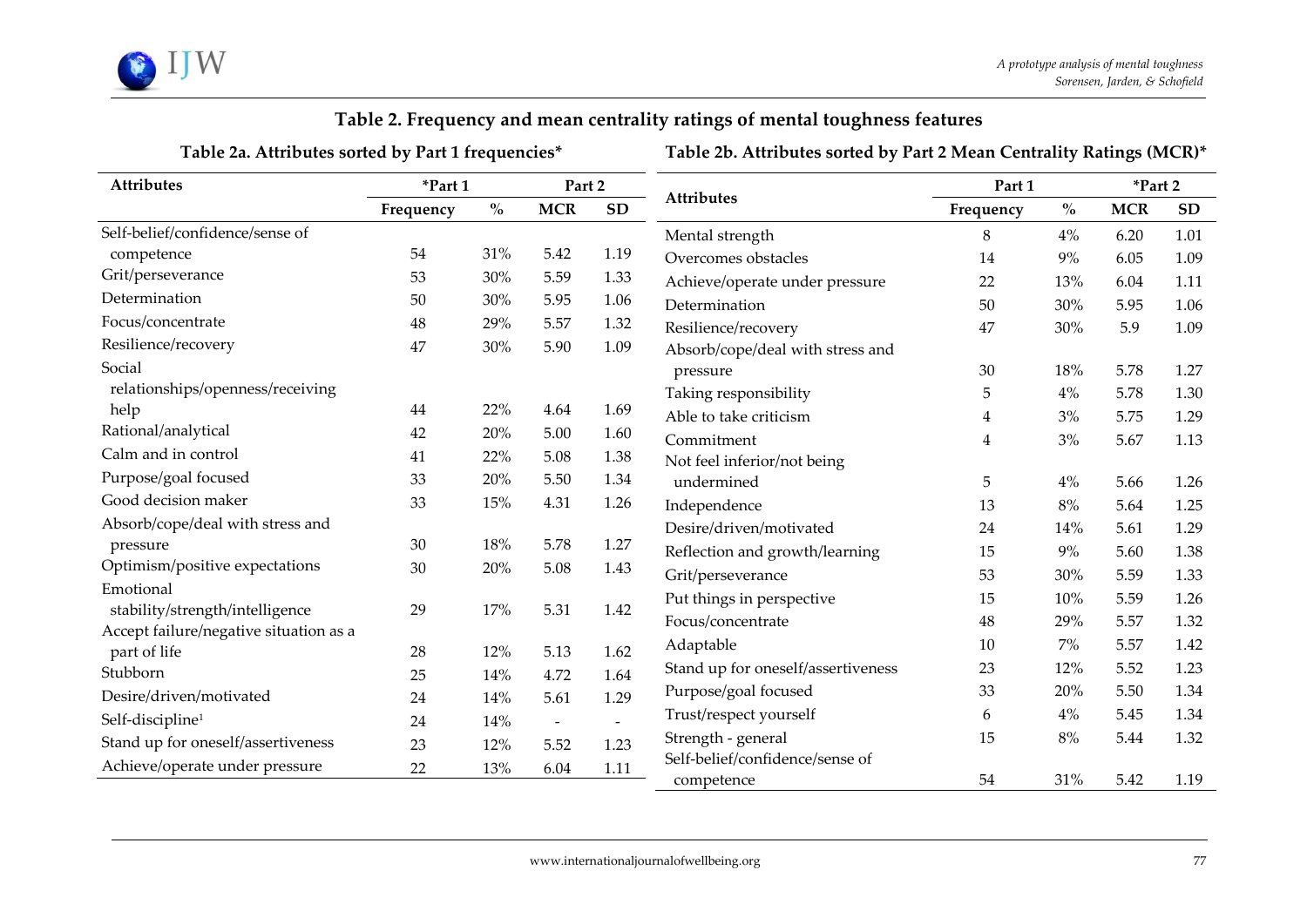

**Table 2a. Attributes sorted by Part 1 frequencies\***

**Table 2b. Attributes sorted by Part 2 Mean Centrality Ratings (MCR)\***

|                                   | *Part 1          |                                    | Part 2     |      | <b>Attributes</b>                                      | Part 1    |                                    | *Part 2    |           |
|-----------------------------------|------------------|------------------------------------|------------|------|--------------------------------------------------------|-----------|------------------------------------|------------|-----------|
| <b>Attributes</b>                 | Frequency        | $\mathbf{0}_{\mathbf{0}}^{\prime}$ | <b>MCR</b> | SD   |                                                        | Frequency | $\mathbf{0}_{\mathbf{0}}^{\prime}$ | <b>MCR</b> | <b>SD</b> |
| Self-awareness                    | 22               | 12%                                | 5.08       | 1.44 | Positive self-talk                                     | 6         | 4%                                 | 5.40       | 1.36      |
| Compartmentalise/dissociate       | 18               | 12%                                | 5.23       | 1.30 | Problem-solving ability                                | 16        | 11%                                | 5.39       | 1.24      |
| Positive emotions (happy)         | 17               | 9%                                 | 4.22       | 1.43 | Authenticity                                           | 8         | $6\%$                              | 5.35       | 1.25      |
| Problem-solving ability           | 16               | 11%                                | 5.39       | 1.24 | Focus on controllables/positives                       | 7         | 4%                                 | 5.32       | 1.18      |
| One step at a time                | 16               | $9\%$                              | 5.18       | 1.19 | Challenge (vs threat)                                  | 5         | $4\%$                              | 5.32       | 1.36      |
| History and experience            | 16               | 11%                                | 4.64       | 1.50 | Emotional                                              |           |                                    |            |           |
| Reflection and growth/learning    | 15               | 9%                                 | 5.6        | 1.38 | stability/strength/intelligence                        | 29        | 17%                                | 5.31       | 1.42      |
| Put things in perspective         | 15               | $10\%$                             | 5.59       | 1.26 | Sense of agency                                        | 5         | $4\%$                              | 5.3        | 1.25      |
| Strength - general                | 15               | $8\%$                              | 5.44       | 1.32 | Not taking things personally                           | 5         | 3%                                 | 5.29       | 1.41      |
| Resistant to influence            | 15               | $8\%$                              | 4.97       | 1.41 | Clear thinking                                         | 12        | $9\%$                              | 5.26       | 1.20      |
| Overcomes obstacles               | 14               | 9%                                 | 6.05       | 1.09 | Compartmentalise/dissociate                            | 18        | 12%                                | 5.23       | 1.30      |
| Courage                           | 14               | $8\%$                              | 5.23       | 1.21 | Courage                                                | 14        | $8\%$                              | 5.23       | 1.21      |
| Independence                      | 13               | $8\%$                              | 5.64       | 1.25 | Proactive                                              | 12        | $9\%$                              | 5.21       | 1.35      |
| Clear thinking                    | 12               | 9%                                 | 5.26       | 1.20 | Thought control/independence from                      |           |                                    |            |           |
| Proactive                         | 12               | 9%                                 | 5.21       | 1.35 | thought                                                | 9         | 4%                                 | 5.21       | 1.33      |
| Open-minded/no prior judgements   | 12               | 8%                                 | 4.93       | 1.50 | One step at a time                                     | 16        | $9\%$                              | 5.18       | 1.19      |
| Effective interpersonal skills    | 12               | 6%                                 | 4.78       | 1.42 | Realistic                                              | 5         | $3%$                               | 5.18       | 1.34      |
| Empathy/compassion/kindness       | 12               | $7\%$                              | 4.4        | 1.34 | Accept failure/negative situation as a<br>part of life | 28        | 12%                                | 5.13       | 1.62      |
| Wellbeing                         | 11               | 7%                                 | 4.19       | 1.49 | Calm and in control                                    | 41        | 22%                                | 5.08       | 1.38      |
| Adaptable                         | 10               | $7\%$                              | 5.57       | 1.42 | Optimism/positive expectations                         | 30        | 20%                                | 5.08       | 1.43      |
| Be prepared                       | 10               | 7%                                 | 5.05       | 1.40 | Self-awareness                                         | 22        | 12%                                | 5.08       | 1.44      |
| Knowledgeable                     | 10               | $7\%$                              | 4.83       | 1.24 |                                                        | 10        | 7%                                 |            | 1.40      |
| Patience and tolerance            | 10               | $6\%$                              | 4.62       | 1.42 | Be prepared                                            |           |                                    | 5.05       |           |
| Thought control/independence from |                  |                                    |            |      | Prioritise                                             | 7         | 4%                                 | 5.05       | 1.32      |
| thought                           | $\boldsymbol{9}$ | $4\%$                              | 5.21       | 1.33 | Consistency                                            | 4         | 3%                                 | 5.05       | 1.46      |
| Honesty/trustworthiness           | 9                | $5\%$                              | 4.73       | 1.38 | Mindfulness                                            | 7         | $5\%$                              | 5.03       | 1.34      |
|                                   |                  |                                    |            |      | Strategic thinking                                     | 5         | $4\%$                              | 5.02       | 1.36      |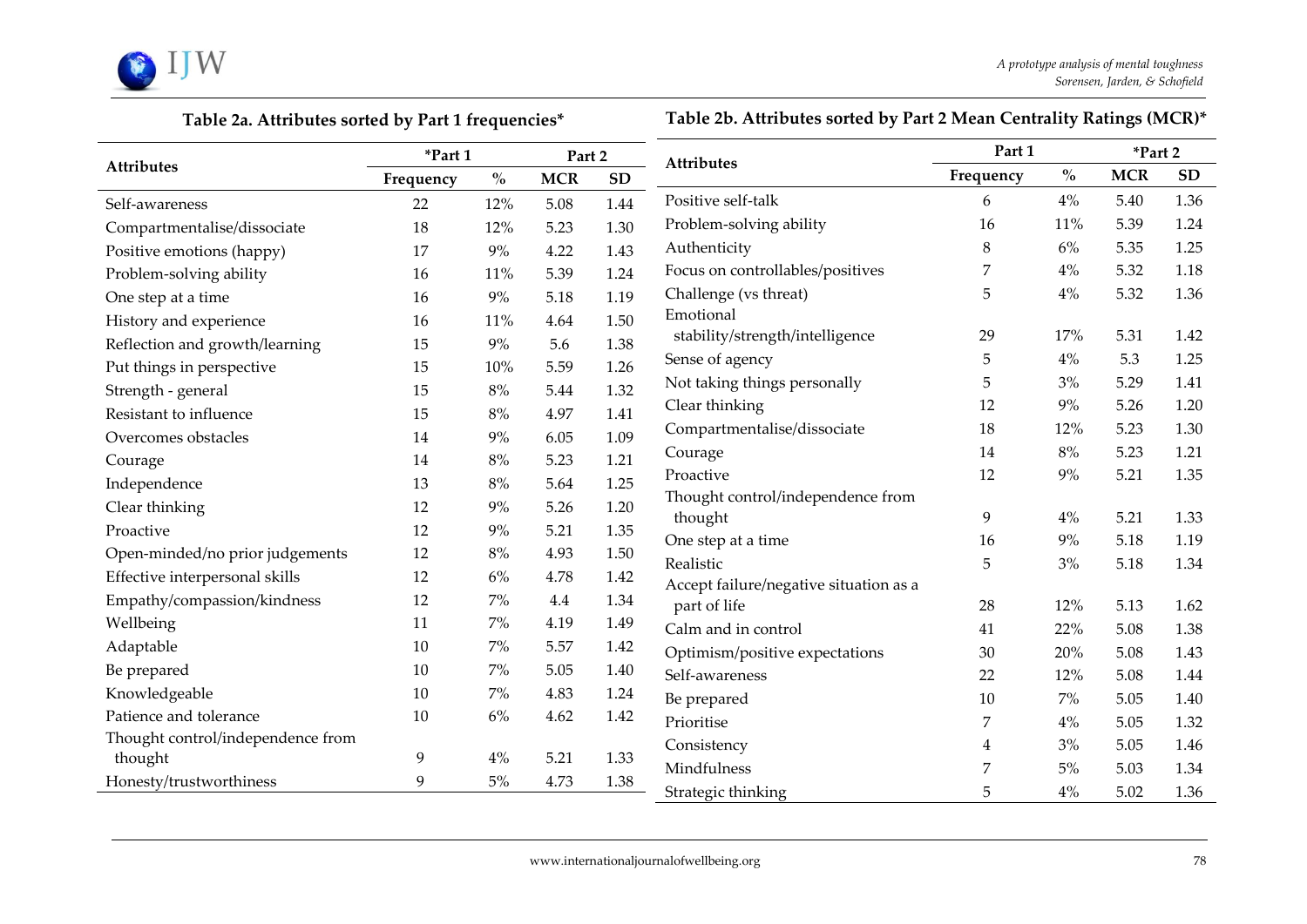

**Table 2a. Attributes sorted by Part 1 frequencies\***

#### **Table 2b. Attributes sorted by Part 2 Mean Centrality Ratings (MCR)\***

| <b>Attributes</b>                | *Part 1<br>Part 2 |                                    |            | <b>Attributes</b> | Part 1                            |                         | *Part 2                            |            |           |
|----------------------------------|-------------------|------------------------------------|------------|-------------------|-----------------------------------|-------------------------|------------------------------------|------------|-----------|
|                                  | Frequency         | $\mathbf{0}_{\mathbf{0}}^{\prime}$ | <b>MCR</b> | <b>SD</b>         |                                   | Frequency               | $\mathbf{0}_{\mathbf{0}}^{\prime}$ | <b>MCR</b> | <b>SD</b> |
| Mental strength                  | 8                 | $4\%$                              | 6.2        | 1.01              | Rational/analytical               | 42                      | 20%                                | 5          | 1.60      |
| Authenticity                     | $\,8\,$           | $6\%$                              | 5.35       | 1.25              | Clear moral code                  | $\,8\,$                 | $4\%$                              | 5          | 1.34      |
| Clear moral code                 | $\,8\,$           | $4\%$                              | 5          | 1.34              | Planning                          | $\,8\,$                 | 6%                                 | 4.99       | 1.41      |
| Planning                         | $\,8\,$           | $6\%$                              | 4.99       | 1.41              | Resistant to influence            | 15                      | $8\%$                              | 4.97       | 1.41      |
| Humour                           | $\,8\,$           | $5\%$                              | 4.68       | 1.45              | Open-minded/no prior judgements   | 12                      | $8\%$                              | 4.93       | 1.50      |
| Focus on controllables/positives | 7                 | $4\%$                              | 5.32       | 1.18              | Flexible                          | 5                       | 4%                                 | 4.86       | 1.48      |
| Prioritise                       | 7                 | $4\%$                              | 5.05       | 1.32              | Knowledgeable                     | 10                      | $7\%$                              | 4.83       | 1.24      |
| Mindfulness                      | $\overline{7}$    | $5\%$                              | 5.03       | 1.34              | Effective interpersonal skills    | 12                      | 6%                                 | 4.78       | 1.42      |
| Altruism                         | 7                 | $4\%$                              | 4.55       | 1.31              | Honesty/trustworthiness           | 9                       | $5\%$                              | 4.73       | 1.38      |
| Trust/respect yourself           | 6                 | $4\%$                              | 5.45       | 1.34              | Stubborn                          | 25                      | 14%                                | 4.72       | 1.64      |
| Positive self-talk               | 6                 | $4\%$                              | 5.4        | 1.36              | Leadership/taking control         | 6                       | 4%                                 | 4.71       | 1.42      |
| Leadership/taking control        | 6                 | $4\%$                              | 4.71       | 1.42              | Humour                            | 8                       | $5\%$                              | 4.68       | 1.45      |
| Quick thinking                   | 6                 | 3%                                 | 4.55       | 1.33              | Social                            |                         |                                    |            |           |
| <b>Emotional openness</b>        | 6                 | $4\%$                              | 4.14       | 1.45              | relationships/openness/receiving  |                         |                                    |            |           |
| Mental recovery/escape           | 6                 | 3%                                 | 4.04       | 1.59              | help                              | 44                      | 22%                                | 4.64       | 1.69      |
| Selfishness                      | 6                 | 4%                                 | 3.37       | 1.50              | History and experience            | 16                      | 11%                                | 4.64       | 1.50      |
| Religious faith                  | 6                 | $4\%$                              | 2.65       | 1.50              | Gratitude                         | 5                       | 3%                                 | 4.64       | 1.43      |
| Taking responsibility            | 5                 | $4\%$                              | 5.78       | 1.30              | Patience and tolerance            | 10                      | 6%                                 | 4.62       | 1.42      |
| Not feel inferior/not being      |                   |                                    |            |                   | Altruism                          | 7                       | 4%                                 | 4.55       | 1.31      |
| undermined                       | 5                 | $4\%$                              | 5.66       | 1.26              | Quick thinking                    | 6                       | 3%                                 | 4.55       | 1.33      |
| Challenge (vs threat)            | 5                 | $4\%$                              | 5.32       | 1.36              | Empathy/compassion/kindness       | 12                      | $7\%$                              | 4.4        | 1.34      |
| Sense of agency                  | 5                 | $4\%$                              | 5.3        | 1.25              | Good decision maker               | 33                      | 15%                                | 4.31       | 1.26      |
| Not taking things personally     | 5                 | 3%                                 | 5.29       | 1.41              | Humble                            | 5                       | 3%                                 | 4.27       | 1.51      |
| Realistic                        | 5                 | 3%                                 | 5.18       | 1.34              | Tough because no choice/necessity | $\overline{\mathbf{4}}$ | 3%                                 | 4.24       | 1.69      |
| Strategic thinking               | 5                 | $4\%$                              | 5.02       | 1.36              | Positive emotions (happy)         | 17                      | 9%                                 | 4.22       | 1.43      |
| Flexible                         | 5                 | $4\%$                              | 4.86       | 1.48              |                                   |                         |                                    |            |           |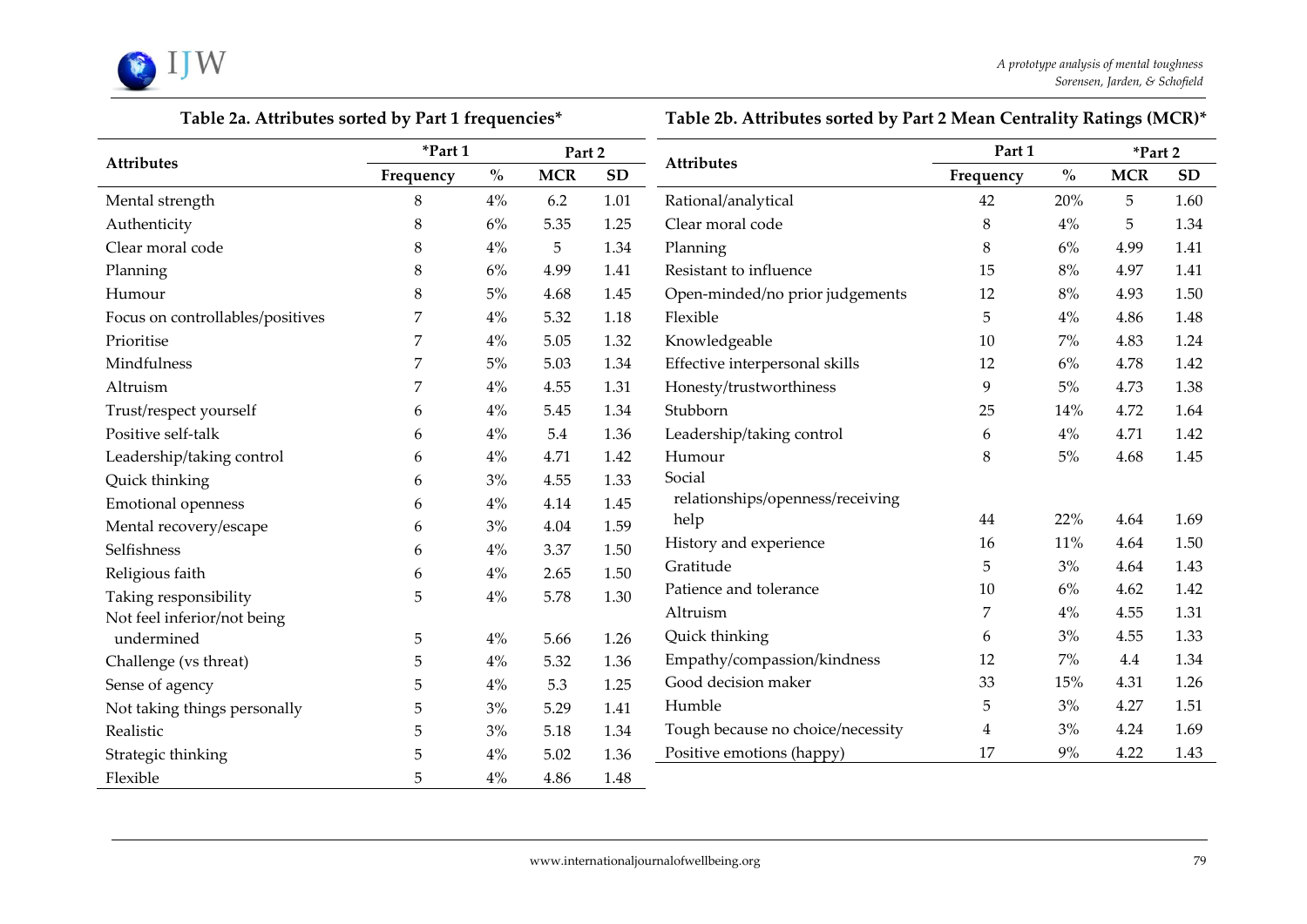

 $\overline{a}$ 

<span id="page-9-0"></span>

| Table 2a. Attributes sorted by Part 1 frequencies* |           |      |                         |      | Table 2b. Attributes sorted by Part 2 Mean Centrality Ratings (MCR)* |           |      |            |           |
|----------------------------------------------------|-----------|------|-------------------------|------|----------------------------------------------------------------------|-----------|------|------------|-----------|
| Attributes                                         | *Part 1   |      | Part 2                  |      | <b>Attributes</b>                                                    | Part 1    |      | *Part 2    |           |
|                                                    | Frequency | $\%$ | <b>SD</b><br><b>MCR</b> |      |                                                                      | Frequency | $\%$ | <b>MCR</b> | <b>SD</b> |
| Gratitude                                          |           | 3%   | 4.64                    | 1.43 | Wellbeing                                                            | 11        | 7%   | 4.19       | 1.49      |
| Humble                                             |           | 3%   | 4.27                    | 1.51 | Mental recovery/escape                                               | 6         | 3%   | 4.04       | 1.59      |
| Able to take criticism                             |           | 3%   | 5.75                    | 1.29 | Selfishness                                                          | 6         | 4%   | 3.37       | 1.50      |
| Commitment                                         |           | 3%   | 5.67                    | 1.13 | Religious faith                                                      | 6         | 4%   | 2.65       | 1.50      |
| Consistency                                        | 4         | 3%   | 5.05                    | 1.46 | Self-discipline <sup>1</sup>                                         | 24        | 14%  |            |           |
| Tough because no choice/necessity                  |           | 3%   | 4.24                    | 1.69 |                                                                      |           |      |            |           |

<sup>&</sup>lt;sup>1</sup> Due to an administrative error, the attribute of self-discipline was omitted from importance rankings in Study 2. As discipline appears in the list of attributes presented by Gucciardi et al. (2008) and may be related to the attribute of work ethic (Coulter et al., 2010; Gucciardi et al., 2008; Slack et al., 2013), it is speculated that self-discipline may have been considered a central attribute of mental toughness. Future research may elucidate these inconclusive findings.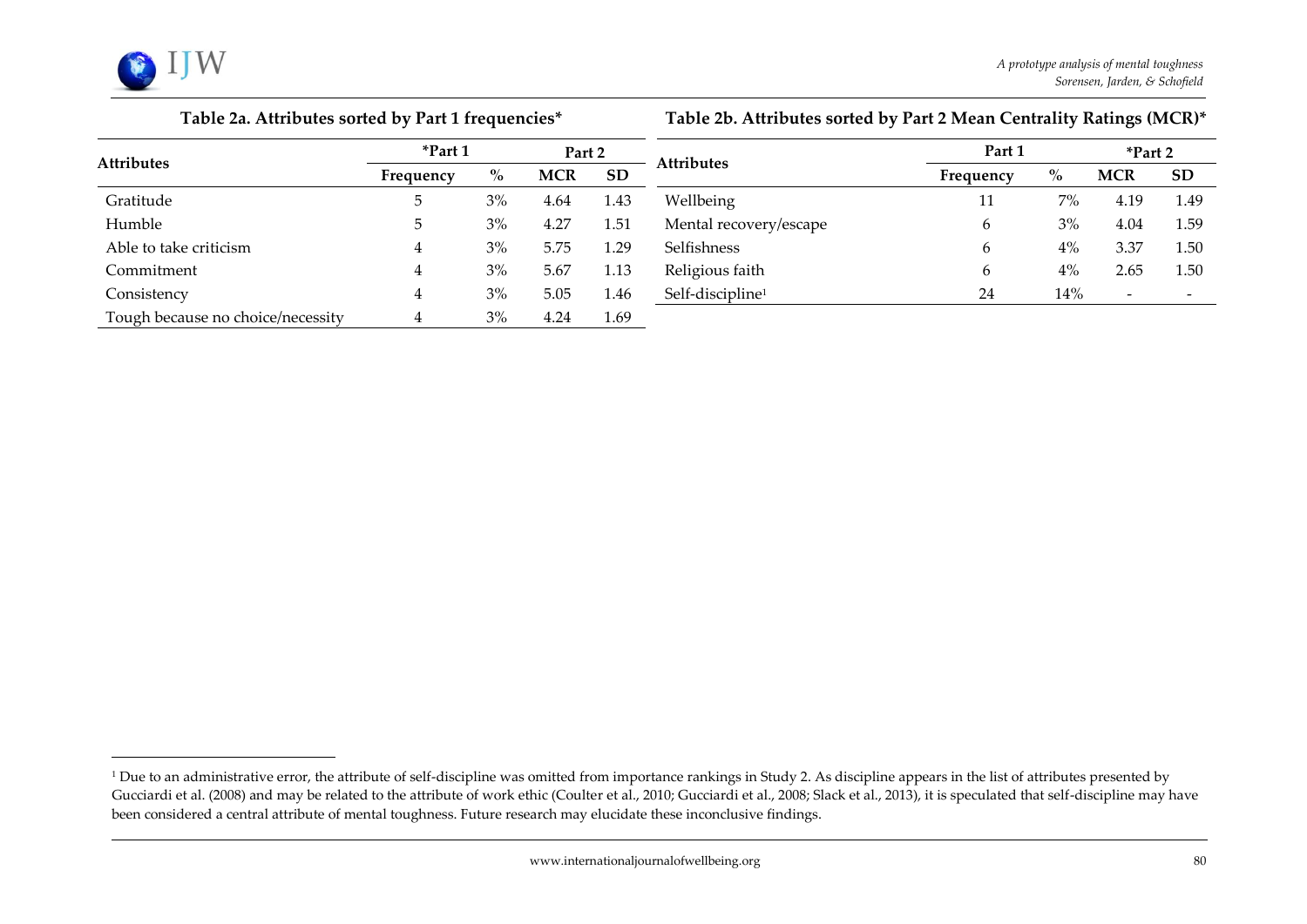

#### *2.2 Results and discussion*

For the purposes of data manageability, the first and second authors first allocated raw entries into one of five categories: social, motivational, emotional, psychological or other. Once data had been organised into these five categories, in line with the procedure used by Fehr (1988), the next step involved the extraction of linguistic units. Using this procedure, monolexic items (e.g., "determination") were first identified and extracted. Where phrases were used, judgements were made to determine whether the phrase referred to a single linguistic unit (e.g., "ability to stay focused on the job at hand" was coded as "focus") or split into multiple linguistic units (e.g., "to be brave and determined to achieve goals when situations are hard" was split into "bravery" and "determination"). The 138 participants generated an average of 8.14 linguistic units each, yielding a total of 1,124 units from this analysis.

Upon extraction, linguistic units were allocated to existing groups if they were similar in meaning or if they formed different grammatical versions of the same word. If linguistic units did not fall into existing attribute categories based on this criteria, new attribute categories were created. Any ambiguous words or phrases were left until the end of the analysis and placed in an "unsure" category if their meaning could not be ascertained by the researchers. A total number of 44 units were placed in the "unsure" category (e.g., "inner self") and subsequently excluded from further analysis.

In the process of grouping linguistic units, words or phrases that were similar yet slightly different (e.g., "objective thinking" and "rational") were first allocated to separate attribute categories to retain conceptual richness. Initially, the linguistic units formed 101 feature categories. However, to reduce participant burden in Study 2, similar categories were subsequently combined (e.g., "objective thinking" and "rational" were judged as similar enough to be combined into one category group), and categories mentioned by less than 2% of the sample were excluded from the final list of attributes. Subsequently, 75 final attribute categories were identified, which are displayed in Table 2a above.

As shown in Table 2a above, the most popular features were self-belief (mentioned by 31% of participants), followed by determination, perseverance, resilience (mentioned by 30% of participants), and focus (mentioned by 29% of participants). Based on what we already know about mental toughness in sporting contexts (see Table 1 above), the frequent occurrence of these attributes is unsurprising. However, lay participants more frequently identified social attributes of mental toughness than their sporting counterparts. These social attributes included social openness and seeking out help from others (e.g., "the ability to talk through an issue out loud"), as well as resisting unfavourable social pressures (e.g., "not getting influenced by people around you") and asserting one's opinions or needs when necessary (e.g., "being able to stand up for something despite your own hardships"). Positive virtues oriented towards others, such as empathy, compassion and kindness, were also included, which builds on the attribute of personal values (e.g., honesty and integrity) identified by Gucciardi et al. (2008) and Coulter et al. (2010).

#### **3. Study 2: Centrality ratings of mental toughness features**

The purpose of Study 2 was to gain centrality or importance ratings of the attributes generated in the previous study. The methodology in this study aligns with steps taken by previous researchers to organise attributes in order of their importance to mental toughness (e.g., Gucciardi et al., 2008; Jones et al., 2002; Jones et al., 2007; Thelwell et al., 2005). With comparison between previous and current centrality ratings, therefore, findings from this study will indicate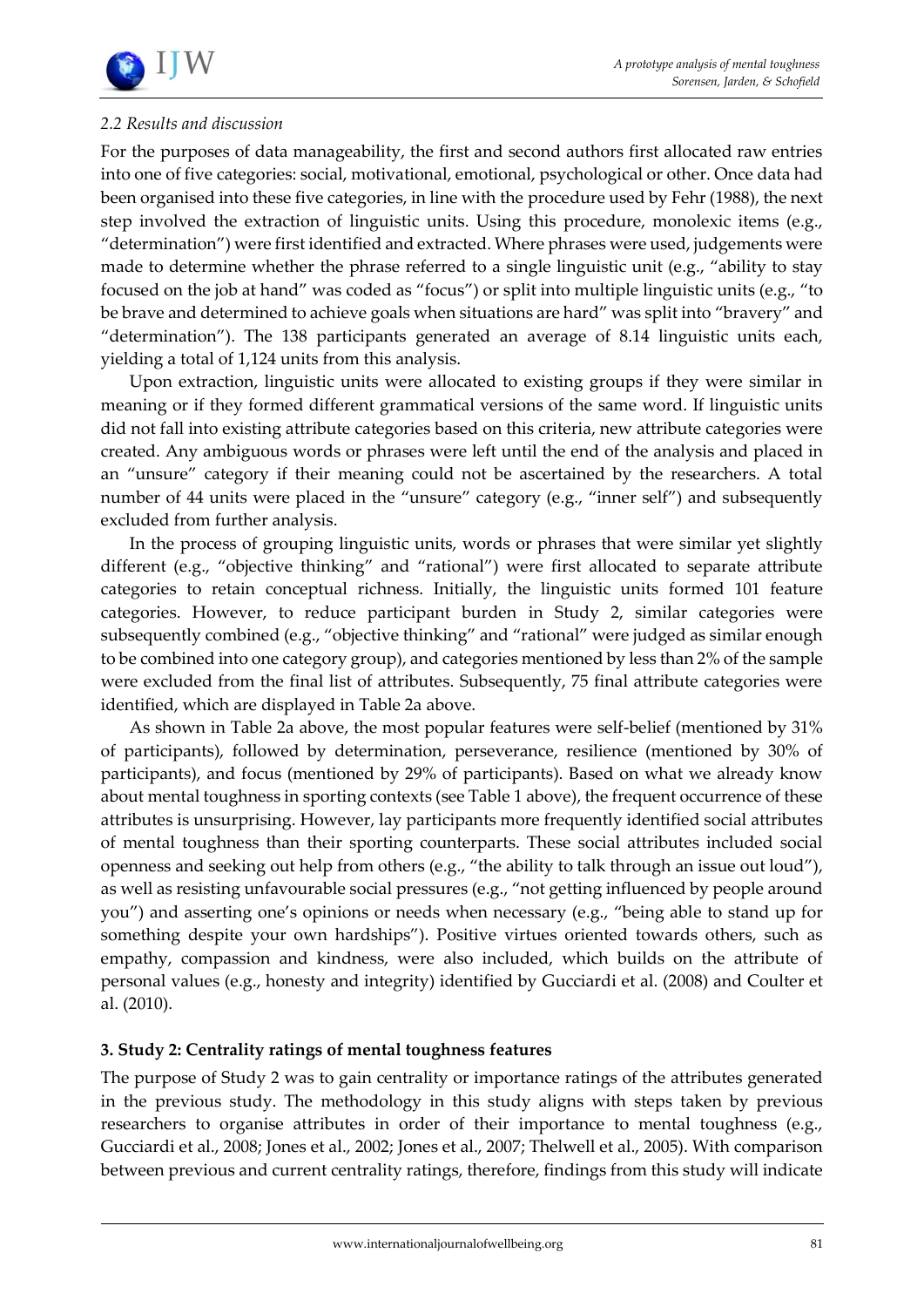

differences or similarities between sporting and lay perceptions of "typical" characteristics of mental toughness.

#### *3.1 Method*

#### *3.1.1 Participants*

One hundred and thirty six laypeople participated in the current research. As with Study 1 above, due to an accidental omission of demographic questions from the original questionnaire, demographic information was collected retrospectively from participants at the same time that study findings were communicated. Thirty-one participants (24%) responded to the demographic questions. These participants consisted of females (82%) and males (18%) who ranged from 18-64 years old, with the largest groups being 25-34 year olds (36%) and 50-64 year olds (33%). The majority were European/New Zealand European (88%), with other ethnicities being Māori (3%) and other (9%). Participants worked across a range of industries in entry and managerial-level positions. Overall, participant demographics in Study 2 were similar to those in Study 1.

#### *3.1.2 Procedure*

Similar participant recruitment and data collection procedures to Study 1 were followed in Study 2 to obtain a new sample. Once participants had read the information sheet and signed the consent form, the questionnaire (see Appendix) provided participants with the following instructions:

*In a previous study, we asked people to tell us their views of mental toughness. Specifically, we asked them to "list the characteristics or attributes of mental toughness that come to mind." Below are some of the responses we got. We now want to find out how important each attribute is to mental toughness. In other words…* 

*Typically, a mentally tough person is someone who is…*

The questionnaire was divided into five sections, following the higher-level categories developed in Study 1: social aspects, motivational aspects, emotional aspects, psychological aspects and other. Under each heading, participants were provided with further instructions:

*Please read through the entire list and then rate how typical each attribute is by circling a number between 1 (not at all typical) and 7 (extremely typical).*

The features allocated to each category were then presented to participants in each section, sorted by alphabetical order. Features were reworded to suit the questionnaire instructions, and simplified, if necessary, to enhance comprehension (e.g., "altruism" was reworded to "willing to make personal sacrifices for others").

#### *3.2 Results and discussion*

Mean Centrality Ratings (MCR) for the 75 attributes are presented in Table 2b above. The most centrally-rated attributes of mental toughness include mental strength, overcomes obstacles, achieve/operate under pressure, determination, and resilience/recovery. Two indices were computed to establish the reliability of these mean centrality ratings. First, the intra-class correlation coefficient (ICC; equivalent to the average of all possible split-half correlations of the 136 judges with respect to the 75 attributes) reached significance (ICC = .941;  $p < .01$ ) thus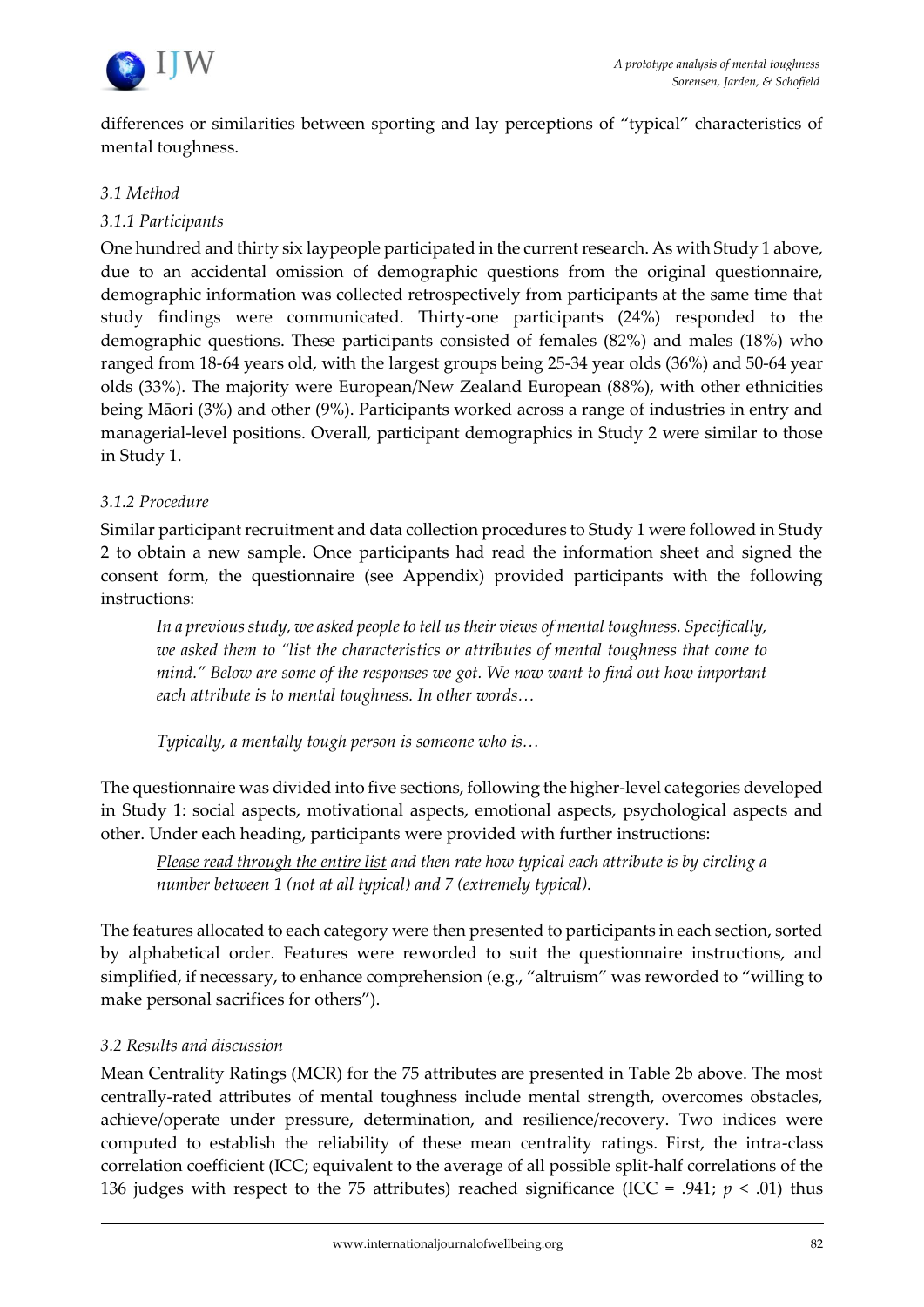

indicating excellent inter-rater agreement. Second, based on a flipped data matrix that treats the 75 features as cases and the 136 judges as items, the internal consistency of the dataset was exceptionally high ( $\alpha$  = .95).

Significant agreement (*r* = .31, *p* < .01) was found between the frequency percentages (Study 1) and centrality ratings (Study 2) of attributes. For instance, determination and resilience were both frequently mentioned and assigned high centrality ratings. However, although intercorrelations were significant overall, features such as self-belief, perseverance and focus were mentioned frequently but assigned relatively low centrality ratings. On the other hand, mental strength, overcomes obstacles and achieve/operate under pressure were mentioned relatively infrequently but assigned high centrality ratings.

Finally, we demarcated central from peripheral attributes of mental toughness by calculating a central median split of mean centrality ratings. On this basis, all attributes with a mean centrality rating above 5.08 were considered central (*n* = 41) and all attributes below (n = 33) were considered peripheral<sup>2</sup>. In particular, participants considered mental strength, overcomes obstacles, achieve operate under pressure, determination and resilience/recovery as central attributes of mental toughness. In comparison with existing knowledge, the high centrality ratings assigned to determination and resilience converge with findings by Bull et al. (2005), Coulter et al. (2010), Gucciardi et al., 2008, Jones et al. (2002), Slack et al., (2013) and Weinberg et al. (2001), and the remaining central attributes represent unique components of mental toughness. On the other hand, positive emotions (happy), wellbeing, emotional openness, mental recovery/escape, selfishness and religious faith were rated as peripheral or non-important attributes to mental toughness.

#### **4. Overall discussion**

 $\overline{a}$ 

Despite empirical investigations in non-sporting contexts (e.g., Gerber et al., 2012; Gerber, Brand et al., 2013; Gerber, Kalak et al., 2013; Gucciardi et al., 2015; St. Clair-Thompson et al., 2015), lay perceptions of mental toughness remain relatively unexplored. On this basis, the current research used a prototype analysis to understand lay perspectives of central and peripheral attributes of mental toughness. Findings from this analysis verify as well as expand existing knowledge in a number of ways and thus progress empirical and practical utility of mental toughness beyond sporting contexts.

First, in line with existing literature, mental toughness was construed using a wide variety of attributes ( $n = 75$ ). As this number of attributes resembles the total number of attributes generated for other common everyday constructs (e.g., love and commitment,  $n = 68$  and 40 features respectively, Fehr, 1988; forgiveness, *n* = 78 features, Kearns & Fincham, 2004; infidelity, *n* = 95 features, Weiser et al., 2014), findings suggest that mental toughness is a familiar term to laypeople.

As participants were also able to meaningfully and reliably distinguish between these attributes according to centrality, the current findings provided preliminary evidence of the prototypical nature or "internal structure" of mental toughness (Rosch, 1975). Although we did not test the impact of centrality on cognitions with respect to mental toughness (the second criteria for demonstrating prototypical organisation; Rosch, 1975), this preliminary evidence lends credence to reviewers who note the conceptual chaos inherent in linear lists of attributes (e.g., Andersen, 2011). Findings further highlight the necessity for current and future researchers

<sup>&</sup>lt;sup>2</sup> We acknowledge, however, that the dichotomous nature of this approach somewhat conflicts with the continuous nature of feature centrality.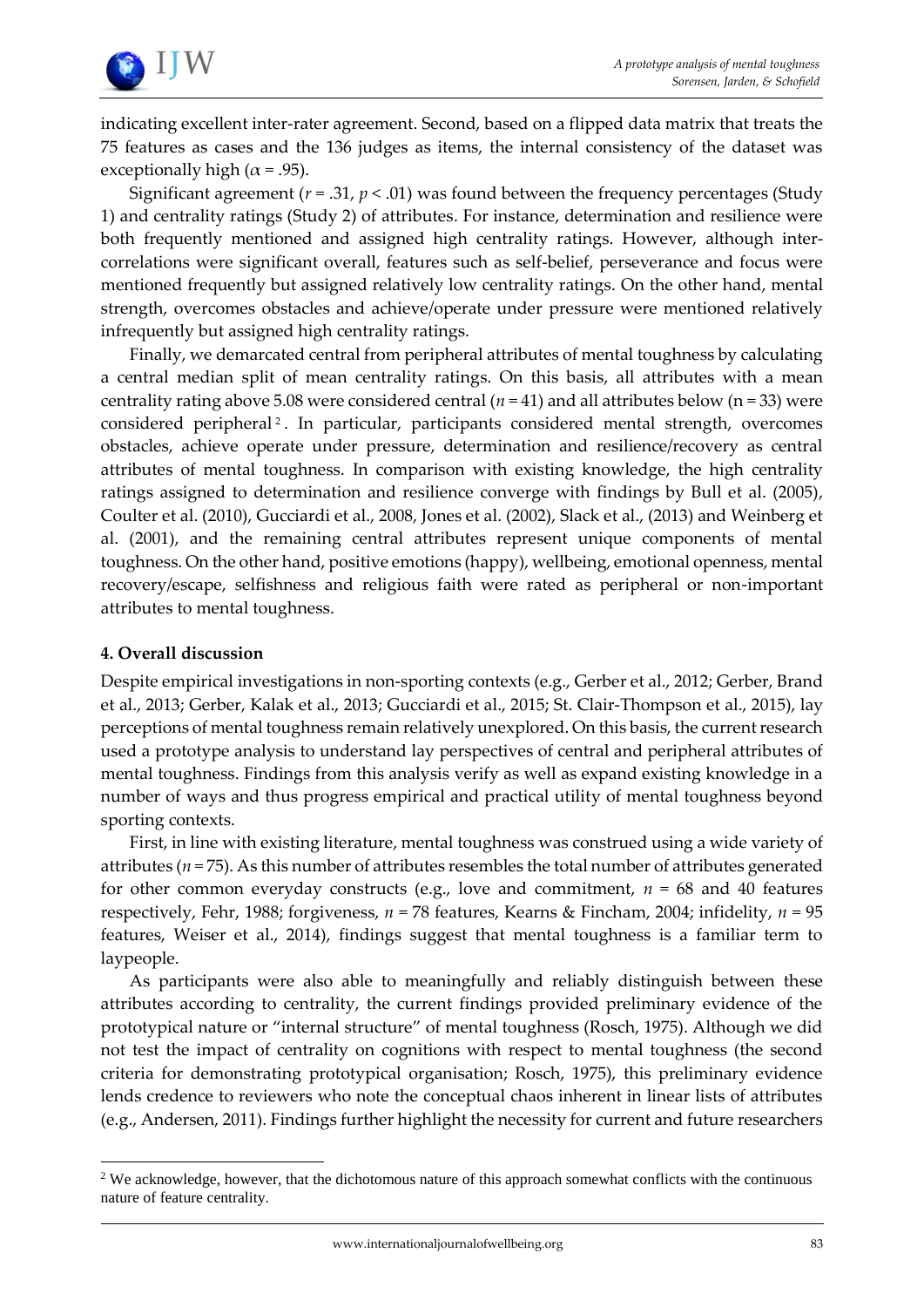

to heed the hierarchical organisation of attributes to achieve a valid and organised evolution of understanding, measuring, and developing mental toughness.

Second, findings in the present study enabled a comparison between lay and sporting perceptions of the "internal structure" of mental toughness. For instance, determination and resilience are familiar attributes within existing conceptualisations, and, as such, future research may include resilience and determination as a viable avenue for understanding the universal (i.e., not context-specific) attributes and mechanisms underlying mental toughness. Notwithstanding these similarities, a number of differences between perspectives also exist. For example, although frequently mentioned, attributes central to sporting perspectives such as selfbelief and focus were rated as less important to mental toughness by laypeople. Instead, findings suggest that laypeople view mental strength as the most important attribute of mental toughness. Although not coherently documented, various researchers have used mental strength to describe qualities of emotional stability (Deutscher, Frick, & Prinz, 2013), an ability to make hard decisions (Glozah, 2015), a strong "sense of self" that facilitates a capacity to deal with intimidating or difficult situations (such as domestic violence; Rose et al., 2010), focus, intelligence, the ability to learn, deep commitment, a positive outlook and an ability to resist feeling overwhelmed or discouraged (Stewart, 2009). As such, mental strength may be a higher-order attribute encompassing a collection of sub-attributes of mental toughness. An in-depth understanding of the nature of mental strength and its sub-components may provide fruitful avenues for "teasing out" various higher-order dimensions and mechanisms underlying mental toughness.

Particularly noteworthy was the relative prominence of outcomes in laypeople's perceptions of mental toughness, which included recovery/resilience as well as overcoming obstacles and being able to achieve/operate under pressure. With the exception of resilience, these outcomes are relatively absent from previous rankings of important attributes; however, they do appear in a number of existing definitions of mental toughness, such as overcoming obstacles (e.g., Gucciardi et al., 2008) and performance and goal attainment under stress (e.g., Coulter et al., 2010; Gucciardi et al., 2015; Hardy, Bell, & Beattie, 2013; Loehr, 1994; Mahoney, Gucciardi, Mallett, & Ntoumantis, 2014). Although resilience, overcoming obstacles and being able to achieve/operate under pressure may take on different forms in everyday situations, their centrality may highlight the necessity of positive outcomes for conceptualising mental toughness; that is, if attributes previously associated with mental toughness (see Table 1 above) occur in the absence of these central outcomes, are they still indicative of mental toughness? With the exception of the Cricket Mental Toughness Inventory (CTMI, Gucciardi & Gordon, 2009) which includes the subscale of resilience, this finding also highlights a challenge for applying current scales to non-sporting populations that solely rely on internal states or processes as indicators of mental toughness without concurrent attention to outcomes (e.g., Australian Football Mental Toughness Inventory, Gucciardi, Gordon & Dimmock, 2009a; Mental Toughness Questionnaire 48, Clough, Earle, & Sewell, 2002; Mental Toughness Scale, Madrigal et al., 2013; Psychological Performance Inventory, Loehr, 1986; Sports Mental Toughness Questionnaire, Sheard, Golby & van Wersch, 2009). This observation is further extended to interventions that target development of less central attributes (e.g., coping, optimism and various psychological skills; Bell, Hardy, & Beattie, 2013; Gucciardi, Gordon, & Dimmock, 2009b; Parkes & Mallett, 2011; Sheard & Golby, 2006).

We also found that although frequently-mentioned attributes were generally rated as more central, this trend was relatively absent from the social dimension of mental toughness. In particular, social relationships/openness/receiving help (i.e., a willingness to ask for help or openness to receiving help from friends and family) was the sixth most frequently mentioned attribute but was subsequently rated as peripheral to mental toughness. From what we know,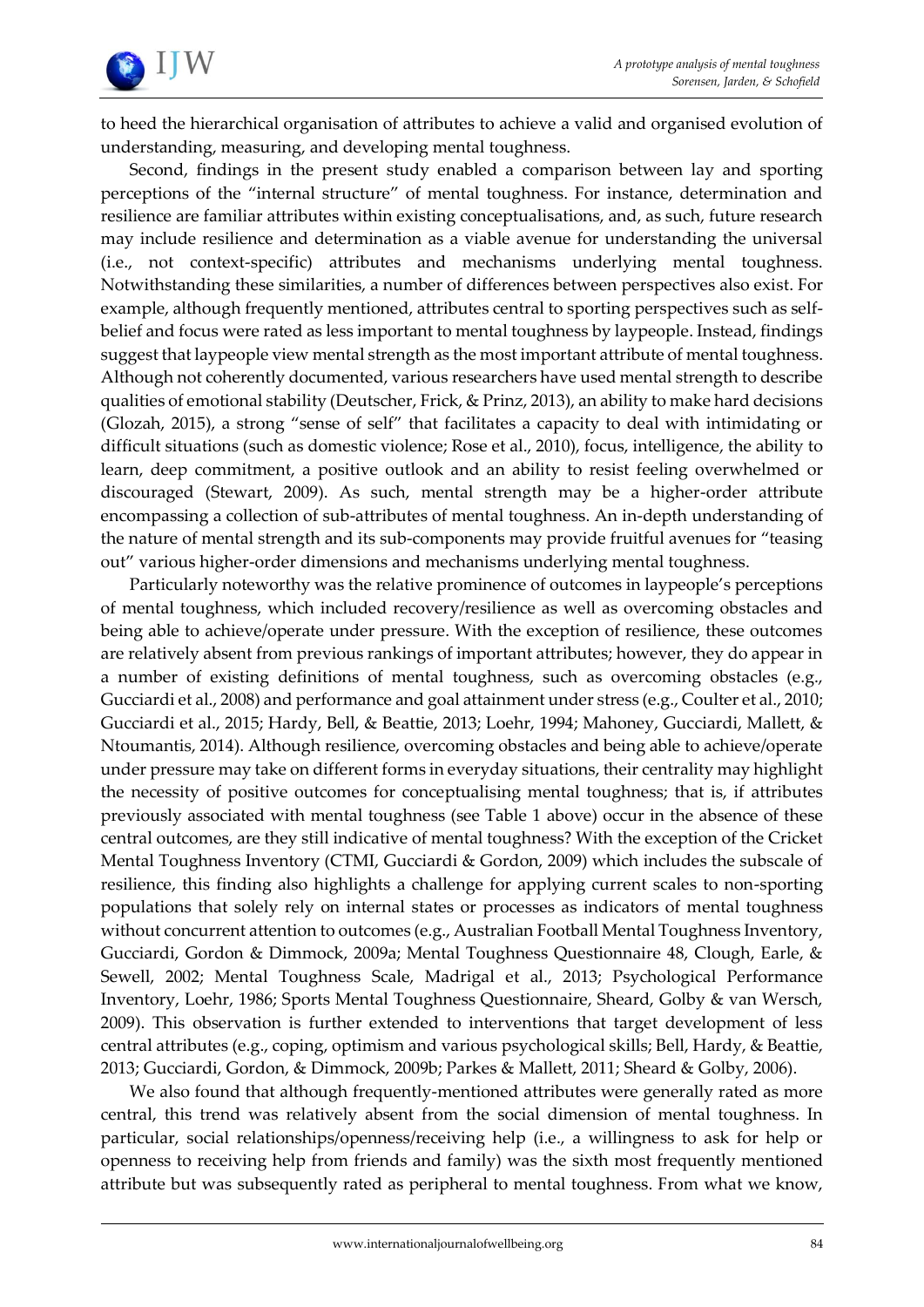

social support does play a role in mentally tough outcomes (Smith, Wolfe-Clarke, & Bryan, 2016) and is widely cited as a source of mental toughness development (e.g., Bull et al., 2005; Connaughton, Wadey, Hanton, & Jones, 2008). However, although participants may have recognised the role of social support as an attribute, the act of asking or receiving help may not have been interpreted as typical to mental toughness.

These findings, along with other peripherally rated attributes (such as emotional openness, positive emotions – or happiness – wellbeing, mental recovery/escape and religiosity), may represent an enduring form of suffering, which, according to Morse (2001), is an emotionless state where emotions are suppressed or tolerated in order to enable an individual to function adequately and "come to grips" with a situation. This state is particularly reminiscent of peripherally-rated behaviours (such as little emotion, maintenance of control: that is, does not escape or attribute control over outcomes to external religious figures) that discourages rather than invites social consolation. Although speculative, it is plausible that enduring suffering is also characteristic of the highly central attribute of mental strength and facilitates central outcomes (i.e., recovering from setbacks, overcoming obstacles and being able to achieve/operate (i.e., function) under pressure).

In all, the present study informed current theories of mental toughness by conceptualising mental toughness as a prototypically organised construct from a layperson's viewpoint. In doing so, findings supported some already well-established dimensions of mental toughness (i.e., resilience and determination), but also highlighted some conceptual differences. These differences include the overarching theme of mental strength, as well as the emphasis on outcomes as defining attributes of mental toughness. From examination of the social and peripheral attributes of mental toughness, current findings also highlighted the potential for mental toughness to be characteristic of enduring versus emotional suffering in stressful situations. Future research would do well to investigate and heed these universal and contextdependent "inner structures" of mental toughness to facilitate a valid and sophisticated conceptual, empirical and practical understanding of mental toughness.

#### **5. Limitations**

First, as demographic information was retrospectively collected, we could only estimate sample demographics based on a proportion of participant demographics. As such, we are unsure how demographics may have influenced the responses gained in the current research, and, although unlikely, we were not able to guarantee that participants were not involved in elite sports as well. Second, contrary to previous interview methods that enabled further probing of responses (e.g., Coulter et al., 2010; Gucciardi et al., 2008; Jones et al., 2002; Thelwell et al., 2005), the present method used open-response questionnaires to attain attributes of mental toughness. Although this approach was useful for obtaining a range of different opinions across a large sample size and aligned with previous prototype analyses, open-ended questionnaires prevented us from elaborating meaning in some responses. Finally, we were able to demonstrate preliminary evidence for the prototypical organisation of mental toughness, however, without testing the effect of centrality on cognitions regarding mental toughness, we were unable to conclusively argue its prototypical organisation. Thus, testing the cognitive effects of attribute centrality is an important consideration for future research.

#### **Authors**

Sarah Sorensen Auckland University of Technology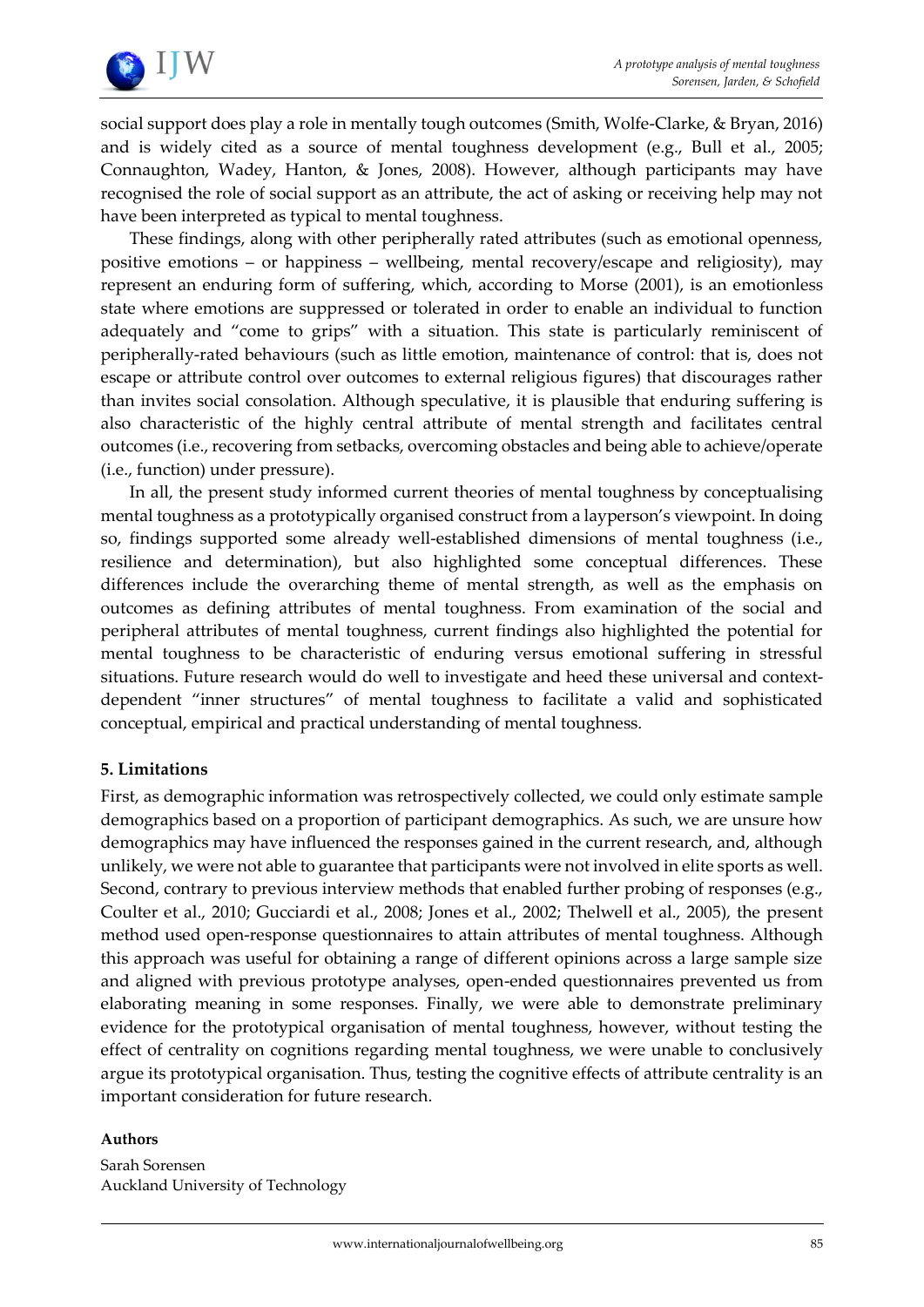

Aaron Jarden Auckland University of Technology [aaron.jarden@aut.ac.nz](mailto:aaron.jarden@aut.ac.nz)

Grant Schofield Auckland University of Technology

#### **Publishing Timeline**

Received 3 August 2016 Accepted 9 September 2016 Published 14 October 2016

#### **References**

- Andersen, M. B. (2011). Who's mental, who's tough and who's both? In D. Gucciardi & S. Gordon (Eds.), *Mental toughness in sport: Developments in theory and research* (pp. 69-88). London, England: Taylor & Francis.
- Bell, J. J., Hardy, L., & Beattie, S. (2013). Enhancing mental toughness and performance under pressure in elite young cricketers: A 2-year longitudinal intervention. *Sport, Exercise, and Performance Psychology*, *2*(4), 281. <http://dx.doi.org/10.1037/a0033129>
- Bull, S. J., Shambrook, C. J., James, W., & Brooks, J. E. (2005). Towards an understanding of mental toughness in elite English cricketers. *Journal of Applied Sport Psychology*, *17*(3), 209-227. <http://dx.doi.org/10.1080/10413200591010085>
- Clough, P. J., Earle, K., & Sewell, D. (2002). Mental toughness: The concept and its measurement. In I. Cockerill (Ed.), *Solutions in sport psychology* (pp. 32-43). London, England: Thomson.
- Connaughton, D., Hanton, S., Jones, G., & Wadey, R. (2008). Mental toughness research: Key issues in this area. *International Journal of Sport Psychology, 39,* 192-204*.*
- Connaughton, D., Wadey, R., Hanton, S., & Jones, G. (2008). The development and maintenance of mental toughness: Perceptions of elite performers. *Journal of Sports Sciences*, *26*(1), 83-95. <http://dx.doi.org/10.1080/02640410701310958>
- Coulter, T. J., Mallett, C. J., & Gucciardi, D. F. (2010). Understanding mental toughness in Australian soccer: Perceptions of players, parents, and coaches. *Journal of Sports Sciences*, *28*(7), 699-716. <http://dx.doi.org/10.1080/02640411003734085>
- Crust, L. (2007). Mental toughness in sport: A review. *International Journal of Sport and Exercise Psychology, 5*(3), 270-290.<http://dx.doi.org/10.1080/1612197X.2007.9671836>
- Denison, J. (2007). Social theory for coaches: A Foucauldian reading of one athlete's poor performance. *International Journal of Sports Science and Coaching*, *2*(4), 369-383. <http://dx.doi.org/10.1260/174795407783359777>
- Deutscher, C., Frick, B., & Prinz, J. (2013). Performance under pressure: Estimating the returns to mental strength in professional basketball. *European Sport Management Quarterly*, *13*(2), 216-231. <http://dx.doi.org/10.1080/16184742.2012.742122>
- Driska, A. P., Kamphoff, C., & Mork Armentrout, S. (2012). Elite swimming coaches' perceptions of mental toughness. *Sport Psychologist*, *26*(2), 186-206. <http://dx.doi.org/10.1123/tsp.26.2.186>
- Fawcett, T. (2011). Mental toughness: A phenomenological perspective. In D. Gucciardi & S. Gordon (Eds.), *Mental toughness in sport: Developments in theory and research* (pp. 69-88). London, England: Taylor & Francis.
- Fehr, B. (1988). Prototype analysis of the concepts of love and commitment. *Interpersonal Relations and Group Processes, 55*(4), 557-579. <http://dx.doi.org/10.1037/0022-3514.55.4.557>
- Fehr, L., & Russell, J. A. (1984). Concept of emotion viewed from a prototype perspective. *Journal of Experimental Psychology: General, 113*, 464-486. <http://dx.doi.org/10.1037/0096-3445.113.3.464>
- Fehr, B., & Russell, J. A. (1991). The concept of love viewed from a prototype perspective. *Journal of Personality and Social Psychology*, *60*(3), 425. <http://dx.doi.org/10.1037/0022-3514.60.3.425>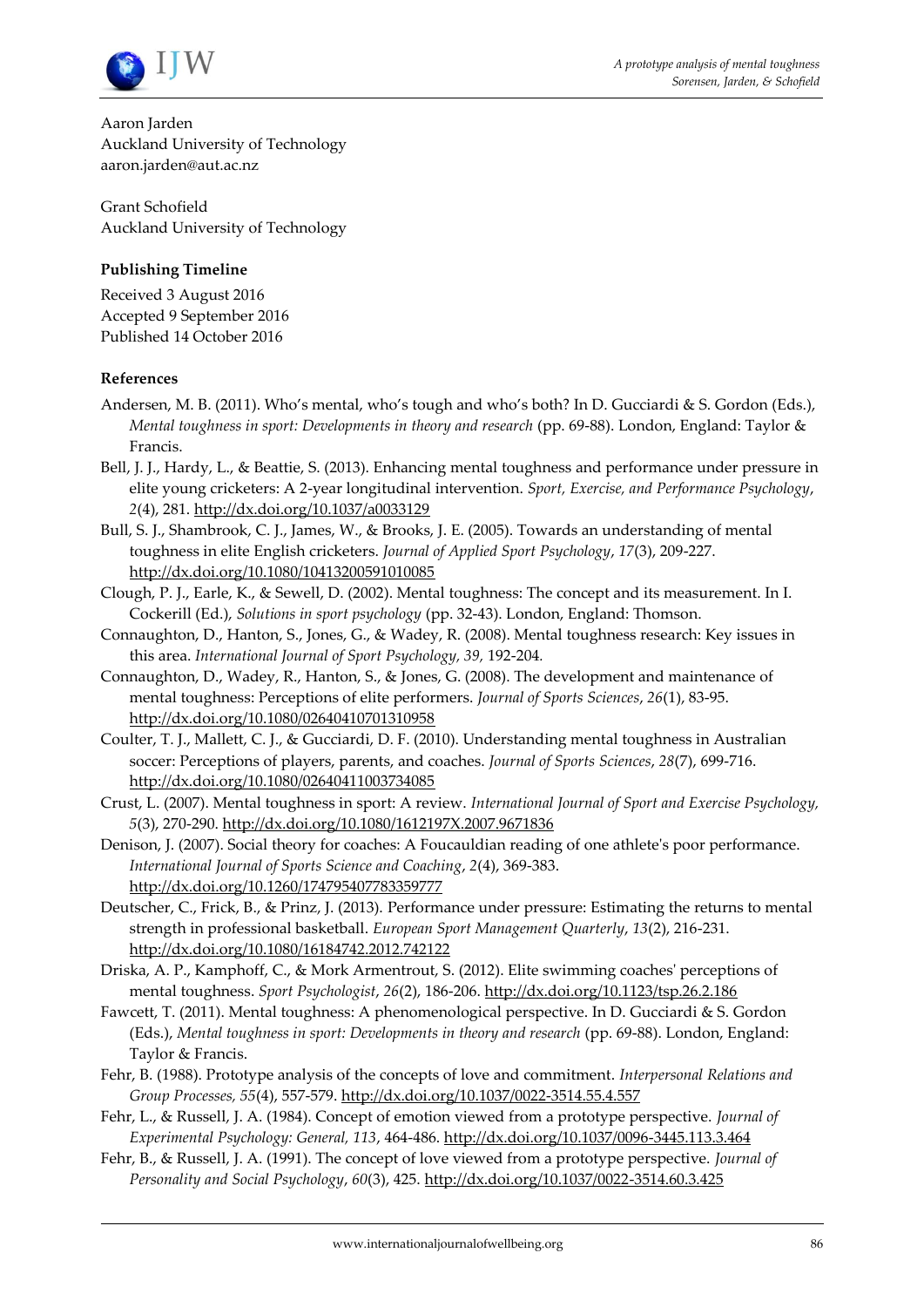

- Frei, J. R., & Shaver, P. R. (2002). Respect in close relationships: Prototype definition, self-report assessment, and initial correlates. *Personal Relationships*, *9*(2), 121-139. [http://dx.doi.org/10.1111/1475-](http://dx.doi.org/10.1111/1475-6811.00008) [6811.00008](http://dx.doi.org/10.1111/1475-6811.00008)
- Gerber, M., Kalak, N., Lemola, S., Clough, P. J., Pühse, U., Elliot, C.,… & Brand, S. (2012). Adolescents' exercise and physical activity are associated with mental toughness. *Mental Health and Physical Activity, 5*, 35-42. <http://dx.doi.org/10.1016/j.mhpa.2012.02.004>
- Gerber, M., Brand, S., Feldmeth, A. K., Lang, C., Elliot, C., Holsboer-Trachsler, E., & Pühse, U. (2013). Adolescents with high mental toughness adapt better to perceived stress: A longitudinal study with Swiss vocational students. *Personality and Individual Differences, 54*(7), 808-814. <http://dx.doi.org/10.1016/j.paid.2012.12.003>
- Gerber, M., Kalak, N., Lemola, S., Clough, P., Perry, J. L., Pühse, U.,… Brand, S. (2013). Are adolescents with higher mental toughness more resilient against stress? *Stress and Health, 29*, 164-171. <http://dx.doi.org/10.1002/smi.2447>
- Glozah, F. N. (2015). Exploring Ghanaian adolescents' meaning of health and wellbeing: A psychosocial perspective. *International Journal of Qualitative Studies on Health and Well-being*, *10.*  <http://dx.doi.org/10.3402/qhw.v10.26370>
- Gould, D., Hodge, K., Peterson, K., & Petlichkoff, L. (1987). Psychological foundations of coaching: Similarities and differences among intercollegiate wrestling coaches. *The Sport Psychologist, 1*, 293- 308. <http://dx.doi.org/10.1123/tsp.1.4.293>
- Gucciardi, D. F., & Gordon, S. (2009). Development and preliminary validation of the Cricket Mental Toughness Inventory (CMTI). *Journal of Sports Sciences, 27,* 1293-1310. <http://dx.doi.org/10.1080/02640410903242306>
- Gucciardi, D. F., Gordon, S., & Dimmock, J. A. (2008). Towards an understanding of mental toughness in Australian football. *Journal of Applied Sport Psychology, 20,* 261-281. <http://dx.doi.org/10.1080/10413200801998556>
- Gucciardi, D. F., Gordon, S., & Dimmock, J. A. (2009a). Development and preliminary validation of a mental toughness inventory for Australian football. *Psychology of Sport and Exercise, 10,* 201-209. <http://dx.doi.org/10.1016/j.psychsport.2008.07.011>
- Gucciardi, D. F., Gordon, S., & Dimmock, J. A. (2009b). Evaluation of a Mental Toughness Training Program for Youth-Aged Australian Footballers: I. A Quantitative Analysis. *Journal of Applied Sport Psychology, 21,* 307-323. <http://dx.doi.org/10.1080/10413200903026066>
- Gucciardi, D. F., Hanton, S., Gordon, S., Mallett, C. J., & Temby, P. (2015). The concept of mental toughness: Tests of dimensionality, nomological network, and traitness. *Journal of Personality, 83*(1), 26-44. <http://dx.doi.org/10.1111/jopy.12079>
- Gucciardi, D. F., & Jones, M. I. (2012). Beyond optimal performance: Mental toughness profiles and developmental success in adolescent cricketers. *Journal of Sport and Exercise Psychology*, *34*(1), 16. <http://dx.doi.org/10.1123/jsep.34.1.16>
- Harasymchuk, C., & Fehr, B. (2013). A prototype analysis of relational boredom. *Journal of Social and Personal Relationships*, *30*(5), 627-646. <http://dx.doi.org/10.1177/0265407512464483>
- Hardy, L., Bell, J., & Beattie, S. (2014). A neuropsychological model of mentally tough behavior. *Journal of Personality*, *82*(1), 69-81. <http://dx.doi.org/10.1111/jopy.12034>
- Holland, M. J., Woodcock, C., Cumming, J., & Duda, J. L. (2010). Mental qualities and employed mental techniques of young elite team sport athletes. *Journal of Clinical Sport Psychology*, *4*, 19-38. <http://dx.doi.org/10.1123/jcsp.4.1.19>
- Hone, L., Schofield, G., & Jarden, A. (2016). Conceptualizations of wellbeing: Insights from a prototype analysis on New Zealand workers. *New Zealand Journal of Human Resource Management, 12*(2), 97-118.
- Jones, G., Hanton, S., & Connaughton, D. (2002). What is this thing called mental toughness? An investigation of elite sport performers. *Journal of Applied Sports Psychology, 14*, 205-218. <http://dx.doi.org/10.1080/10413200290103509>
- Jones, G., Hanton, S., & Connaughton, D. (2007). A framework of mental toughness in the world's best performers. *The Sport Psychologist, 21*, 243-264. <http://dx.doi.org/10.1123/tsp.21.2.243>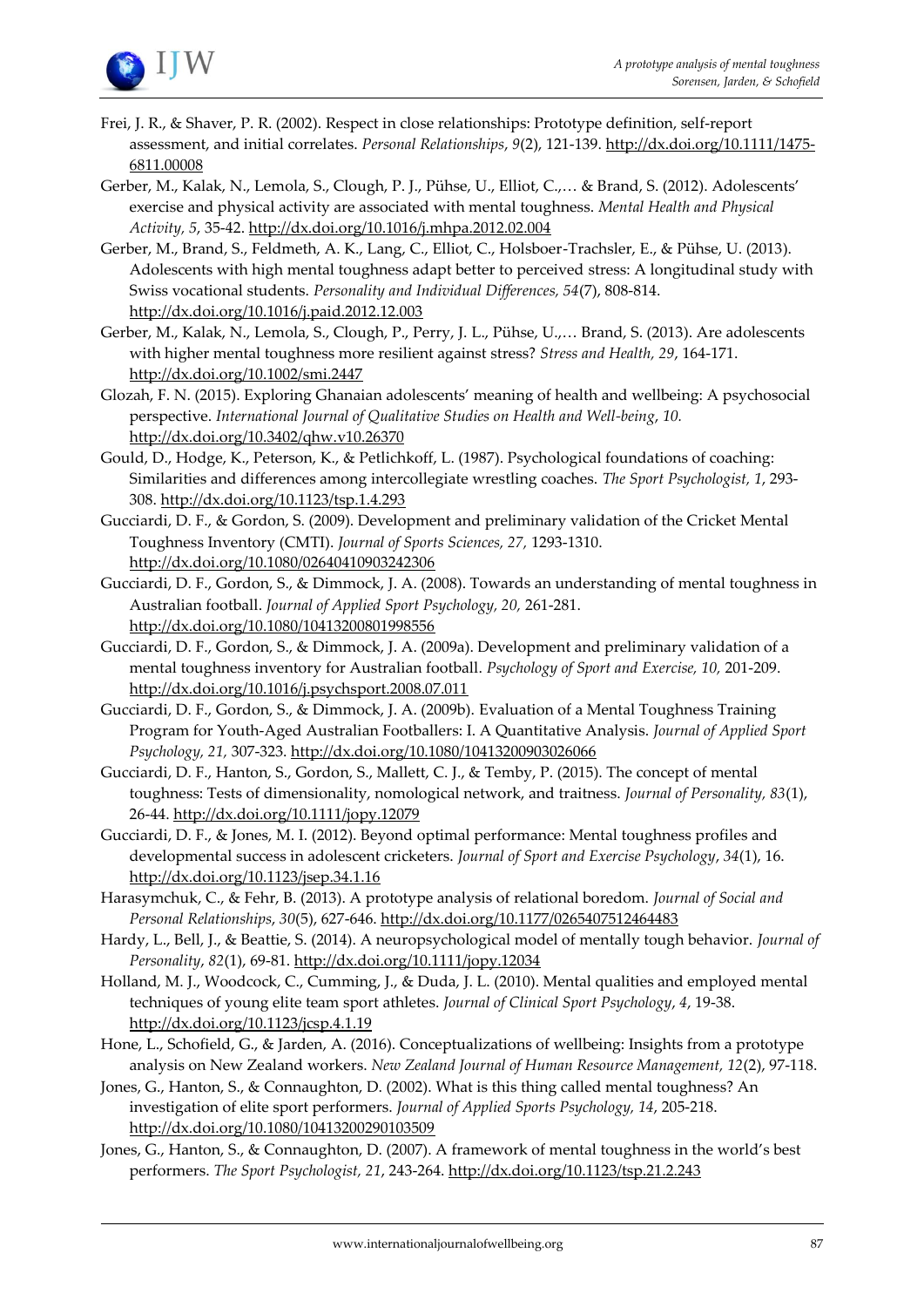

- Kearns, J. N., & Fincham, F. D. (2004). A prototype analysis of forgiveness. *Personality and Social Psychology Bulletin, 30*(7), 838-855. <http://dx.doi.org/10.1177/0146167204264237>
- Loehr, J. E. (1986). *Athletic excellence: Mental toughness training for sports*. New York, NY: Plume.
- Loehr, J. E. (1994). *The new toughness training for sports*. New York, NY: Penguin Group.
- Madrigal, L., Hamill, S., Gill, D. L. (2013). Mind over matter: The development of the Mental Toughness Scale (MTS). *The Sport Psychologist, 27,* 62-77. <http://dx.doi.org/10.1123/tsp.27.1.62>

Mahoney, J. W., Gucciardi, D. F., Mallett, C. J., & Ntoumanis, N. (2014). Adolescent performers' perspectives on mental toughness and its development: The utility of the bioecological model. *Sport Psychologist, 28*(3), 233-244. <http://dx.doi.org/10.1123/tsp.2013-0050>

Morse, J. M. (2001). Towards a praxis theory of suffering. *Advances in Nursing Science, 24*(1), 47-59. <http://dx.doi.org/10.1097/00012272-200109000-00007>

Parkes, J. F., & Mallett, C. J. (2011). Developing mental toughness: Attributional style retraining in rugby. *The Sport Psychologist, 25,* 269-287. <http://dx.doi.org/10.1123/tsp.25.3.269>

Rosch, E. (1975).Cognitive representations of semantic categories. *Journal of Experimental Psychology: General, 104*(3), 192-233. <http://dx.doi.org/10.1037/0096-3445.104.3.192>

Rose, L., Alhusen, J., Bhandari, S., Soeken, K., Marcantonio, K., Bullock, L., & Sharps, P. (2010). Impact of intimate partner violence on pregnant women's mental health: Mental distress and mental strength. *Issues in Mental Health Nursing*, *31*(2), 103-111. <http://dx.doi.org/10.3109/01612840903254834>

Sheard, M., Golby, J., & van Wersch, A. (2009). Progress toward construct validation of the Sports Mental Toughness Questionnaire. *European Journal of Psychological Assessments, 25*, 186-193. <http://dx.doi.org/10.1027/1015-5759.25.3.186>

Slack, L. A., Maynard, I. W., Butt, J., & Olusoa, P. (2013). Factors underpinning football officiating excellence: Perceptions of English Premier League referees. *Journal of Applied Sport Psychology, 25,*  298-315. <http://dx.doi.org/10.1080/10413200.2012.726935>

Smith, H. A., Wolfe-Clark, A. L., & Bryan, C. J. (2016). An exploratory study of the mental toughness psychological skills profile psychometrics, and the mediating effect of social support sources on mental toughness and suicidal ideation among military police. *Journal of Police and Criminal Psychology*, 1-9. <http://dx.doi.org/10.1007/s11896-016-9192-y>

St. Clair-Thompson, H., Bugler, M., Robinson, J., Clough, P., McGeown, S. P., & Perry, J. (2015). Mental toughness in education: Exploring relationships with attainment, attendance, behaviour and peer relationships. *Educational Psychology*, *35*(7), 886-907. <http://dx.doi.org/10.1080/01443410.2014.895294>

Stewart, M. C. (2009). *Constructing masculine and athletic identities: The case of college football players*. Ann Arbor, MI: ProQuest.

Thelwell, R., Weston, N., & Greenlees, I. (2005). Defining and understanding mental toughness within soccer. *Journal of Applied Sport Psychology, 17*(4), 326-332. <http://dx.doi.org/10.1080/10413200500313636>

Weinberg, R., Butt, J., & Culp, B. (2011). Coaches' views of mental toughness and how it is built. *International Journal of Sport and Exercise Psychology, 9,* 156-172. <http://dx.doi.org/10.1080/1612197X.2011.567106>

Weiser, D. A., Lalasz, C. B., Weigel, D. J., & Evans, W. P. (2014). A prototype analysis of infidelity. *Personal Relationships, 21*(4), 655-675. <http://dx.doi.org/10.1111/pere.12056>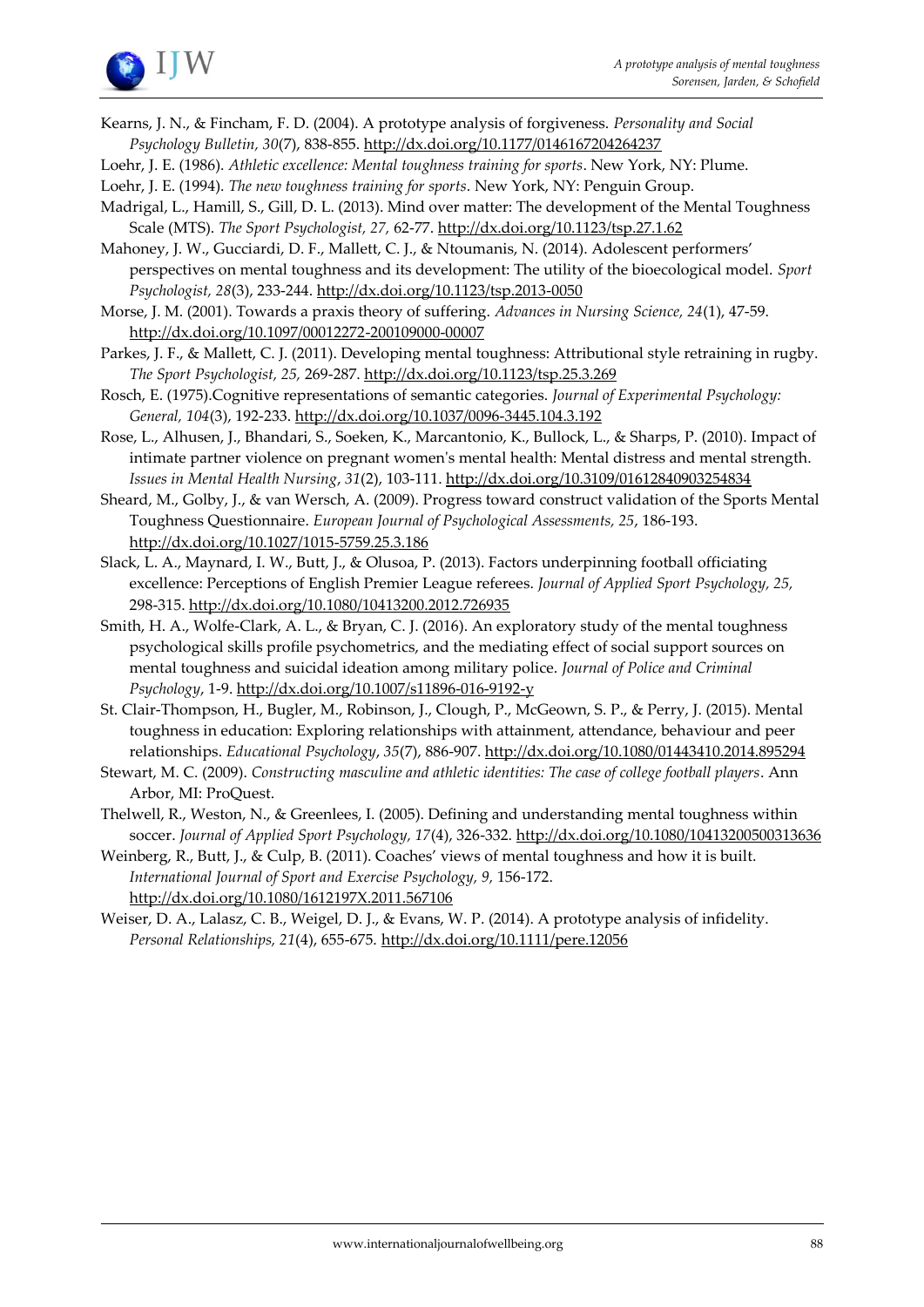

## Appendix Questionnaire administered to participants in study 2



## **Mental Toughness**

In a previous study, we asked people to tell us their views of mental toughness. Specifically, we asked them to "list the characteristics or attributes of mental toughness that come to mind." Below are some of the responses we got. We now want to find out how important each attribute is to mental toughness. In other words…

## **Typically, a mentally tough person is someone who is…**

#### *Part 1: Social aspects*

|                                                 | Not at all typical |                |                | Sort of typical | <b>Extremely typical</b> |   |                |
|-------------------------------------------------|--------------------|----------------|----------------|-----------------|--------------------------|---|----------------|
| A good leader                                   | $\mathbf 1$        | $\overline{2}$ | 3              | $\overline{4}$  | 5                        | 6 | 7              |
| Able to accept<br>responsibility or<br>'own it' | $\mathbf{1}$       | $\overline{2}$ | $\overline{3}$ | $\overline{4}$  | 5                        | 6 | $\overline{7}$ |
| Able to take<br>criticism                       | $\mathbf 1$        | $\overline{2}$ | 3              | $\overline{4}$  | 5                        | 6 | $\overline{7}$ |
| Assertive<br>(stand up for<br>themselves)       | $\mathbf 1$        | $\overline{2}$ | $\overline{3}$ | $\overline{4}$  | 5                        | 6 | $\overline{7}$ |
| Effective<br>communicators                      | $\mathbf 1$        | $\overline{2}$ | 3              | $\overline{4}$  | 5                        | 6 | $\overline{7}$ |
| Good at not<br>taking things<br>personally      | $\mathbf{1}$       | $\overline{2}$ | 3              | $\overline{4}$  | 5                        | 6 | $\overline{7}$ |
| Guided by a clear<br>moral code                 | $\mathbf{1}$       | $\overline{2}$ | 3              | $\overline{4}$  | 5                        | 6 | $\overline{7}$ |
| Humble                                          | $\mathbf{1}$       | $\overline{2}$ | 3              | $\overline{4}$  | 5                        | 6 | $\overline{7}$ |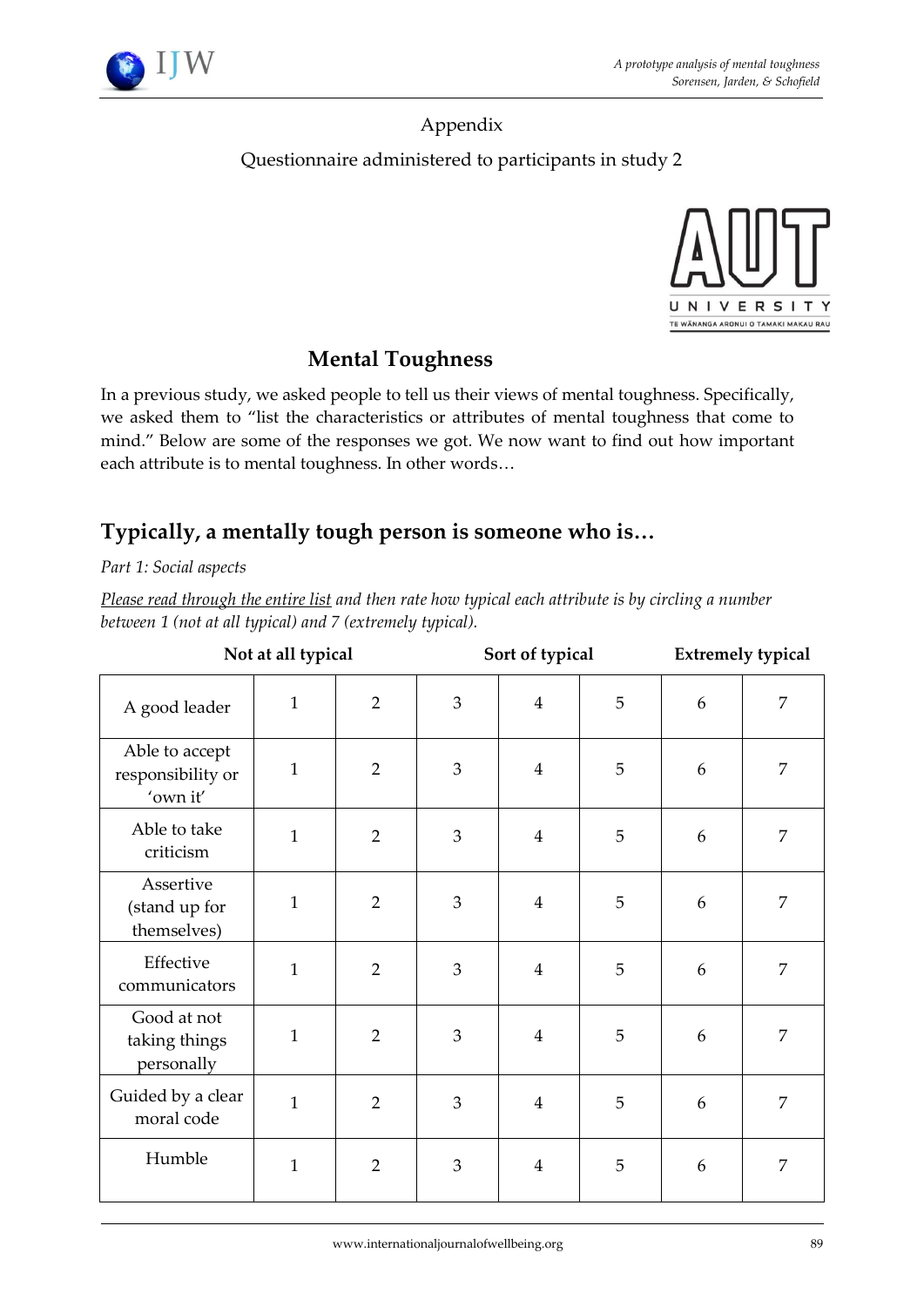

|                                                         | Not at all typical |                |   | Sort of typical |   |   | <b>Extremely typical</b> |
|---------------------------------------------------------|--------------------|----------------|---|-----------------|---|---|--------------------------|
| Independent                                             | $\mathbf{1}$       | $\overline{2}$ | 3 | $\overline{4}$  | 5 | 6 | $\overline{7}$           |
| Just themselves<br>(authentic)                          | $\mathbf{1}$       | $\overline{2}$ | 3 | $\overline{4}$  | 5 | 6 | 7                        |
| Kind and<br>compassionate                               | $\mathbf 1$        | $\overline{2}$ | 3 | $\overline{4}$  | 5 | 6 | 7                        |
| Not easily<br>intimidated or<br>undermined              | $\mathbf{1}$       | $\overline{2}$ | 3 | $\overline{4}$  | 5 | 6 | 7                        |
| Open to receiving<br>help / support                     | $\mathbf{1}$       | $\overline{2}$ | 3 | $\overline{4}$  | 5 | 6 | 7                        |
| Resistant to<br>influence from<br>others                | $\mathbf{1}$       | $\overline{2}$ | 3 | $\overline{4}$  | 5 | 6 | $\overline{7}$           |
| Selfish                                                 | $\mathbf{1}$       | $\overline{2}$ | 3 | $\overline{4}$  | 5 | 6 | 7                        |
| Trustworthy                                             | $\mathbf{1}$       | $\overline{2}$ | 3 | $\overline{4}$  | 5 | 6 | 7                        |
| Willing to make<br>personal<br>sacrifices for<br>others | 1                  | $\overline{2}$ | 3 | $\overline{4}$  | 5 | 6 | 7                        |

*Part 2: Goals and Motivation*

### **Typically, a mentally tough person is someone who is…**

|                                                 | Not at all typical |                |   | Sort of typical | <b>Extremely typical</b> |   |   |
|-------------------------------------------------|--------------------|----------------|---|-----------------|--------------------------|---|---|
| Able to achieve or<br>operate under<br>pressure |                    | $\overline{2}$ | 3 | 4               | 5                        | 6 | 7 |
| Able to overcome<br>obstacles                   |                    | 2              | 3 | 4               | 5                        | 6 | 7 |
| Committed                                       |                    | 2              | 3 | 4               | 5                        | 6 | 7 |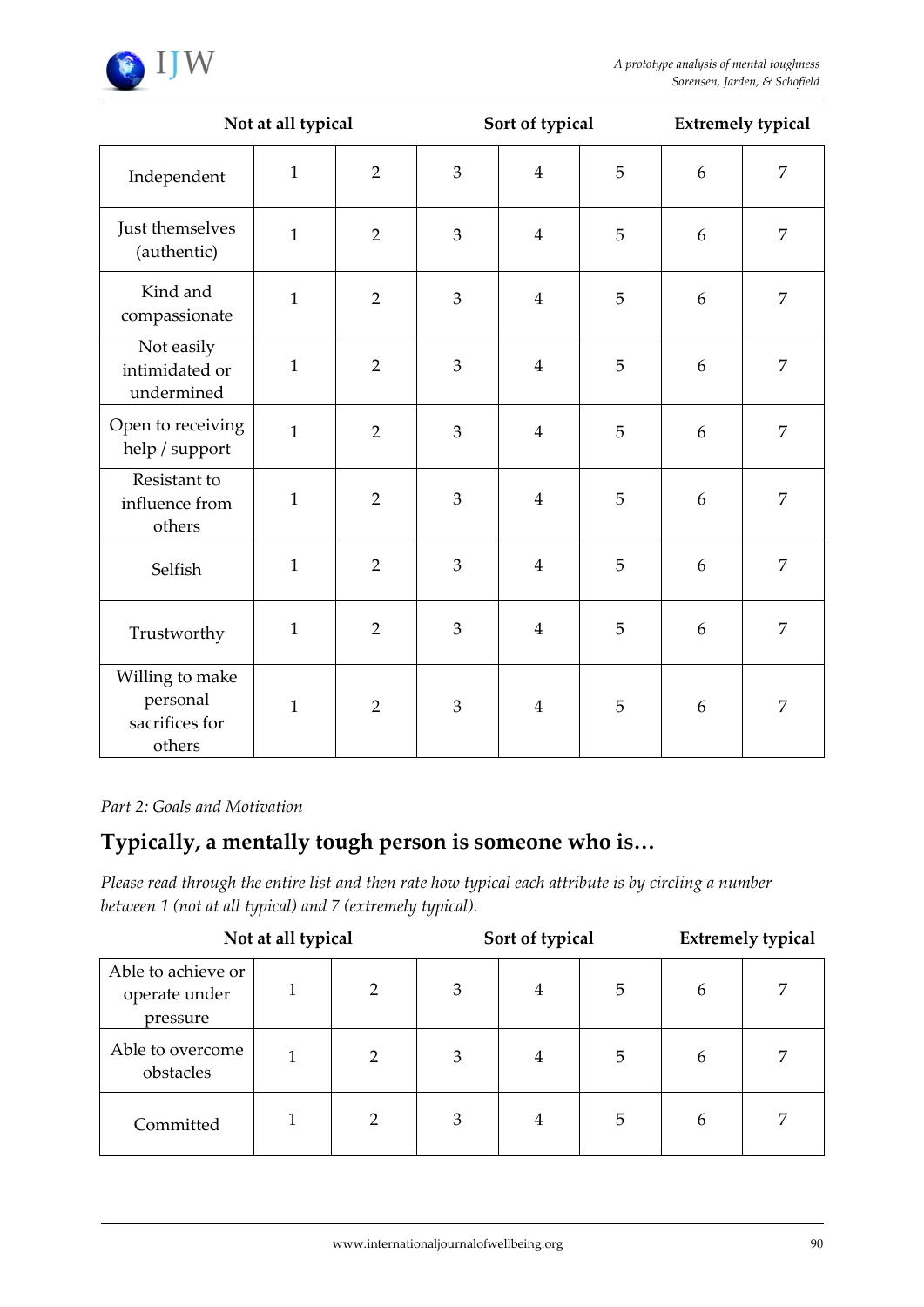

|                                              | Not at all typical |                |                | Sort of typical | <b>Extremely typical</b> |   |                |
|----------------------------------------------|--------------------|----------------|----------------|-----------------|--------------------------|---|----------------|
| Confident                                    | $\mathbf{1}$       | $\overline{2}$ | 3              | $\overline{4}$  | 5                        | 6 | $\overline{7}$ |
| Consistent                                   | $\mathbf{1}$       | $\overline{2}$ | 3              | $\overline{4}$  | 5                        | 6 | $\overline{7}$ |
| Determined                                   | $\mathbf{1}$       | $\overline{2}$ | $\overline{3}$ | $\overline{4}$  | 5                        | 6 | $\overline{7}$ |
| Focused                                      | $\mathbf{1}$       | $\overline{2}$ | 3              | $\overline{4}$  | 5                        | 6 | $\overline{7}$ |
| Goal or purpose<br>driven                    | $\mathbf{1}$       | $\overline{2}$ | $\mathfrak{Z}$ | $\overline{4}$  | 5                        | 6 | $\overline{7}$ |
| Gritty<br>(perseveres)                       | $\mathbf{1}$       | $\overline{2}$ | 3              | $\overline{4}$  | 5                        | 6 | $\overline{7}$ |
| Has a desire to<br>succeed                   | $\mathbf{1}$       | $\overline{2}$ | $\mathfrak{Z}$ | $\overline{4}$  | 5                        | 6 | $\overline{7}$ |
| In control                                   | $\mathbf{1}$       | $\overline{2}$ | 3              | $\overline{4}$  | 5                        | 6 | $\overline{7}$ |
| Proactive                                    | $\mathbf{1}$       | $\overline{2}$ | 3              | $\overline{4}$  | 5                        | 6 | $\overline{7}$ |
| tough because<br>they don't have a<br>choice | $\mathbf{1}$       | $\overline{2}$ | 3              | $\overline{4}$  | 5                        | 6 | 7              |

*Part 3: Emotions*

## **Typically, a mentally tough person is someone who is…**

|                                                 | Not at all typical |   |   | Sort of typical | <b>Extremely typical</b> |   |   |
|-------------------------------------------------|--------------------|---|---|-----------------|--------------------------|---|---|
| Able to deal with<br>stress and<br>pressure     |                    | 2 | 3 | 4               | 5                        | 6 | 7 |
| Able to express<br>emotions                     |                    | 2 | 3 | 4               | 5                        | 6 |   |
| Able to see the<br>funny side of a<br>situation |                    | 2 | 3 | 4               | 5                        | 6 | 7 |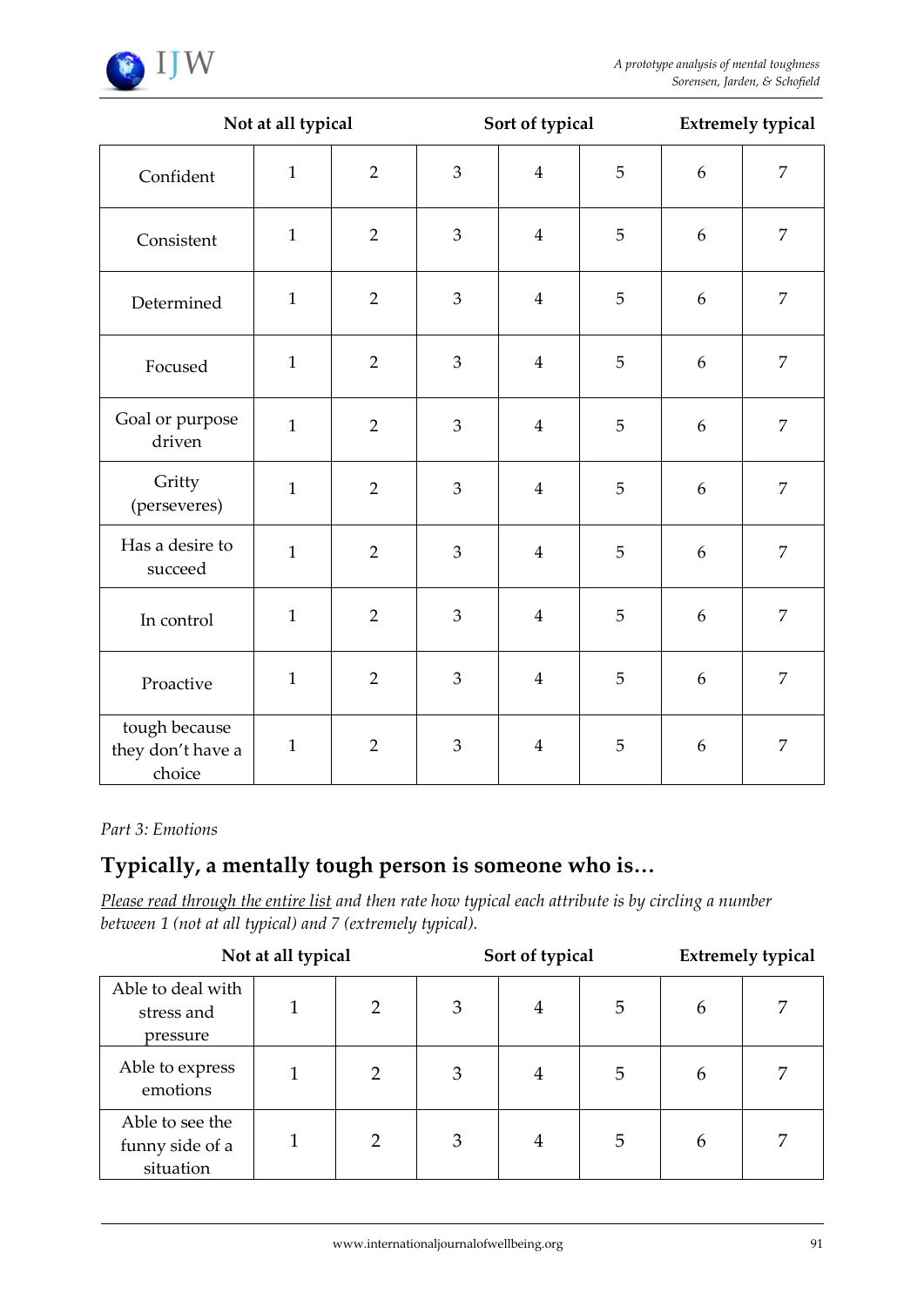| Not at all typical             |                |                |                | Sort of typical | <b>Extremely typical</b> |   |   |
|--------------------------------|----------------|----------------|----------------|-----------------|--------------------------|---|---|
| Calm and in<br>control         | $\mathbf{1}$   | $\overline{2}$ | 3              | $\overline{4}$  | 5                        | 6 | 7 |
| Courageous                     | $\mathbf{1}$   | $\overline{2}$ | $\mathfrak{Z}$ | $\overline{4}$  | 5                        | 6 | 7 |
| Emotionally<br>stable / strong | $\overline{1}$ | $\overline{2}$ | 3              | $\overline{4}$  | 5                        | 6 | 7 |
| Happy                          | $\mathbf{1}$   | $\overline{2}$ | 3              | $\overline{4}$  | 5                        | 6 | 7 |
| Patient and<br>tolerant        | $\mathbf{1}$   | $\overline{2}$ | $\mathfrak{Z}$ | $\overline{4}$  | 5                        | 6 | 7 |
| Resilient                      | $\mathbf{1}$   | $\overline{2}$ | 3              | $\overline{4}$  | 5                        | 6 | 7 |

*Part 4: Psychological aspects*

## **Typically, a mentally tough person is someone who is…**

| Not at all typical                |                |                | Sort of typical |                |   | <b>Extremely typical</b> |   |
|-----------------------------------|----------------|----------------|-----------------|----------------|---|--------------------------|---|
| A clear thinker                   | 1              | $\overline{2}$ | 3               | $\overline{4}$ | 5 | 6                        | 7 |
| A good planner                    | $\mathbf 1$    | $\overline{2}$ | 3               | $\overline{4}$ | 5 | 6                        | 7 |
| A good problem-<br>solver         | $\mathbf{1}$   | $\overline{2}$ | 3               | $\overline{4}$ | 5 | 6                        | 7 |
| A quick thinker                   | $\mathbf 1$    | $\overline{2}$ | 3               | $\overline{4}$ | 5 | 6                        | 7 |
| A rational thinker                | $\mathbf 1$    | $\overline{2}$ | 3               | $\overline{4}$ | 5 | 6                        | 7 |
| A slow but good<br>decision-maker | $\mathbf{1}$   | $\overline{2}$ | 3               | $\overline{4}$ | 5 | 6                        | 7 |
| A strategic<br>thinker            | $\overline{1}$ | $\overline{2}$ | 3               | $\overline{4}$ | 5 | 6                        | 7 |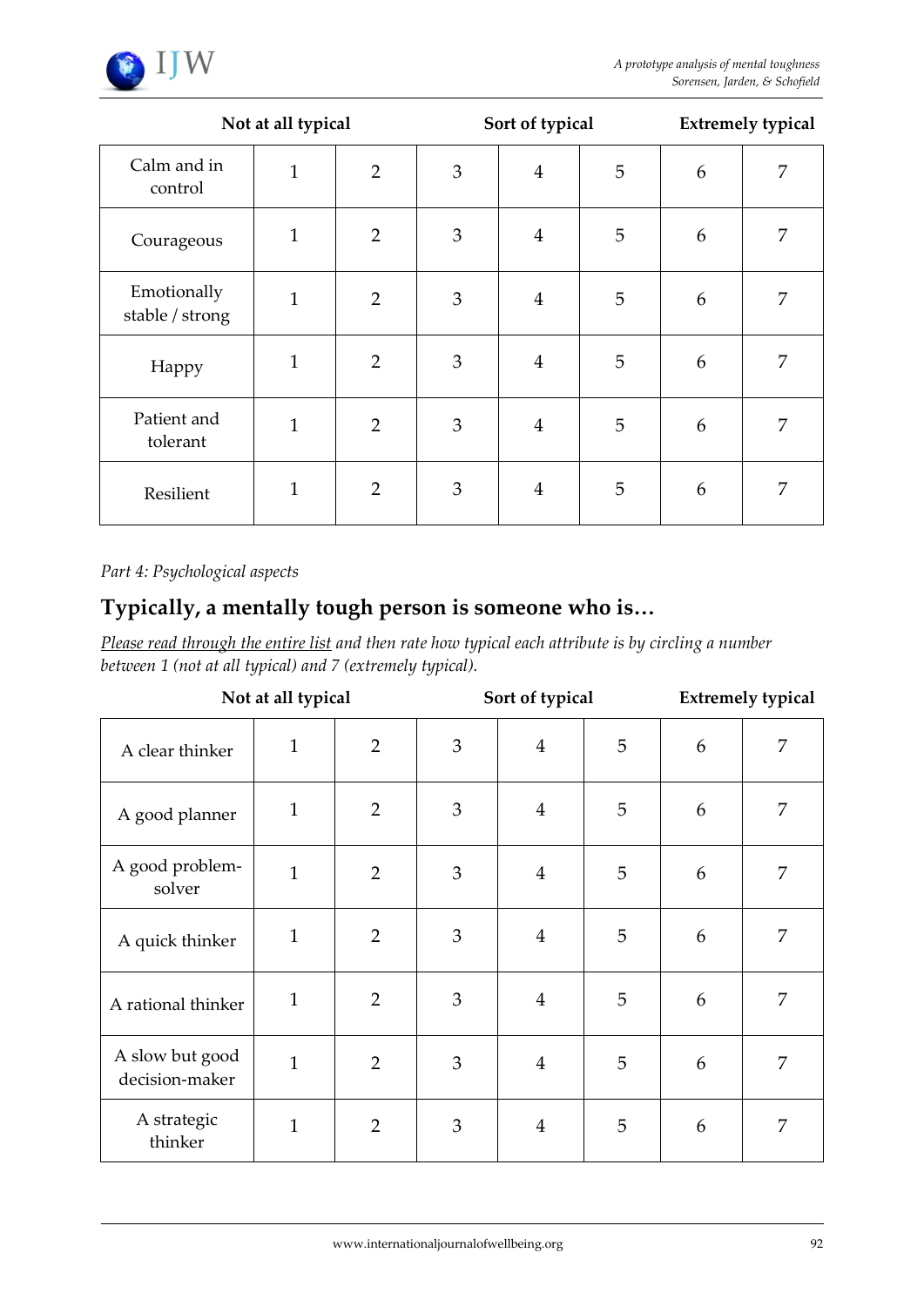

|                                                                     | Not at all typical |                |   | Sort of typical | <b>Extremely typical</b> |   |                |
|---------------------------------------------------------------------|--------------------|----------------|---|-----------------|--------------------------|---|----------------|
| Able to<br>compartmentalise<br>/ detach<br>themselves               | $\mathbf{1}$       | $\overline{2}$ | 3 | $\overline{4}$  | 5                        | 6 | 7              |
| Able to control<br>their thoughts                                   | $\mathbf{1}$       | $\overline{2}$ | 3 | $\overline{4}$  | 5                        | 6 | 7              |
| Able to learn<br>from mistakes                                      | $\mathbf{1}$       | $\overline{2}$ | 3 | $\overline{4}$  | 5                        | 6 | 7              |
| Able to put<br>things in<br>perspective                             | $\mathbf{1}$       | $\overline{2}$ | 3 | $\overline{4}$  | 5                        | 6 | 7              |
| Able to take it<br>one step at a time                               | $\mathbf{1}$       | $\overline{2}$ | 3 | $\overline{4}$  | 5                        | 6 | $\overline{7}$ |
| Able to trust /<br>respect<br>themselves                            | $\mathbf{1}$       | $\overline{2}$ | 3 | $\overline{4}$  | 5                        | 6 | $\overline{7}$ |
| Accepting of<br>failure / negative<br>situations as part<br>of life | $\mathbf{1}$       | $\overline{2}$ | 3 | $\overline{4}$  | 5                        | 6 | 7              |
| Adaptable                                                           | $\mathbf{1}$       | $\overline{2}$ | 3 | $\overline{4}$  | 5                        | 6 | $\overline{7}$ |
| Flexible                                                            | $\mathbf{1}$       | $\overline{2}$ | 3 | $\overline{4}$  | 5                        | 6 | $\overline{7}$ |
| Good at positive<br>self-talk (e.g.,<br>"you can do<br>this")       | $\mathbf{1}$       | $\overline{2}$ | 3 | $\overline{4}$  | 5                        | 6 | $\overline{7}$ |
| Good at<br>prioritising                                             | $\mathbf{1}$       | $\overline{2}$ | 3 | $\overline{4}$  | 5                        | 6 | $\overline{7}$ |
| Grateful                                                            | $\mathbf{1}$       | $\overline{2}$ | 3 | $\overline{4}$  | 5                        | 6 | $\overline{7}$ |
| Knowledgeable                                                       | $\mathbf{1}$       | $\overline{2}$ | 3 | $\overline{4}$  | 5                        | 6 | $\overline{7}$ |
| Likely to enjoy<br>pressure or 'the<br>challenge'                   | $\mathbf{1}$       | $\overline{2}$ | 3 | $\overline{4}$  | 5                        | 6 | $\overline{7}$ |
| Likely to focus on<br>controllable                                  | $\mathbf{1}$       | $\overline{2}$ | 3 | $\overline{4}$  | 5                        | 6 | $\overline{7}$ |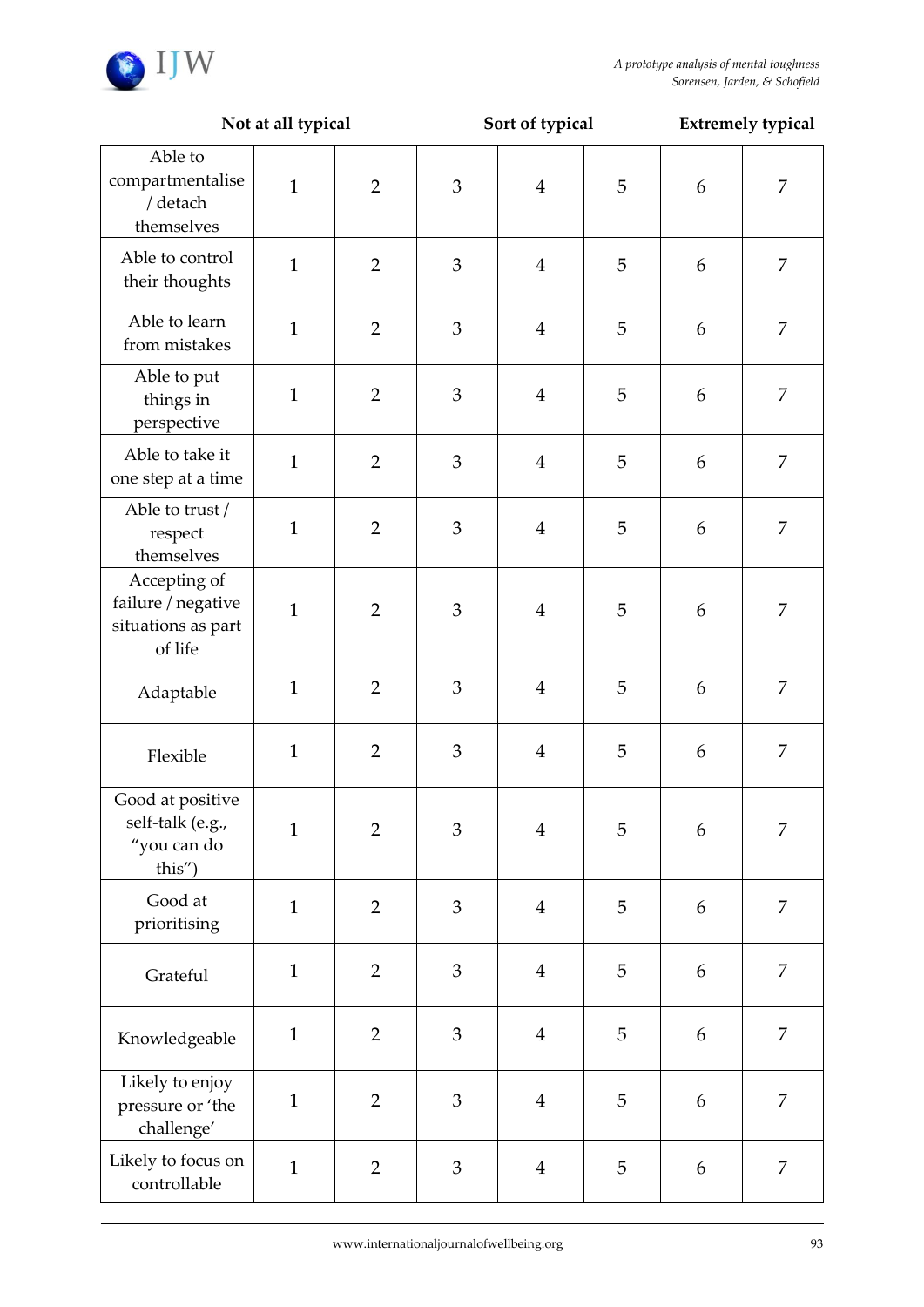

| Not at all typical                                        |              |                | Sort of typical |                |   | <b>Extremely typical</b> |                |
|-----------------------------------------------------------|--------------|----------------|-----------------|----------------|---|--------------------------|----------------|
| /positive aspects<br>of a situation                       |              |                |                 |                |   |                          |                |
| Likely to take<br>time out / escape<br>from the situation | $\mathbf{1}$ | $\overline{2}$ | 3               | $\overline{4}$ | 5 | 6                        | $\overline{7}$ |
| Mentally strong                                           | $\mathbf{1}$ | $\overline{2}$ | 3               | $\overline{4}$ | 5 | 6                        | $\overline{7}$ |
| Mindful                                                   | $\mathbf{1}$ | $\overline{2}$ | 3               | $\overline{4}$ | 5 | 6                        | $\overline{7}$ |
| Open-minded                                               | $\mathbf{1}$ | $\overline{2}$ | 3               | $\overline{4}$ | 5 | 6                        | $\overline{7}$ |
| Positive (e.g.,<br>optimistic)                            | $\mathbf{1}$ | $\overline{2}$ | 3               | $\overline{4}$ | 5 | 6                        | $\overline{7}$ |
| Prepared                                                  | $\mathbf{1}$ | $\overline{2}$ | 3               | $\overline{4}$ | 5 | 6                        | $\overline{7}$ |
| Realistic                                                 | $\mathbf{1}$ | $\overline{2}$ | 3               | $\overline{4}$ | 5 | 6                        | $\overline{7}$ |
| Religious                                                 | $\mathbf{1}$ | $\overline{2}$ | 3               | $\overline{4}$ | 5 | 6                        | $\overline{7}$ |
| Self-aware                                                | $\mathbf{1}$ | $\overline{2}$ | 3               | $\overline{4}$ | 5 | 6                        | $\overline{7}$ |
| Stubborn                                                  | $\mathbf{1}$ | $\overline{2}$ | 3               | $\overline{4}$ | 5 | 6                        | $\overline{7}$ |

*Part 5: Other*

## **Typically, a mentally tough person is someone who is…**

| Not at all typical    |  |  |   | Sort of typical | <b>Extremely typical</b> |  |  |
|-----------------------|--|--|---|-----------------|--------------------------|--|--|
| A strong<br>character |  |  |   |                 | ა                        |  |  |
| Experienced           |  |  | З |                 | 5                        |  |  |